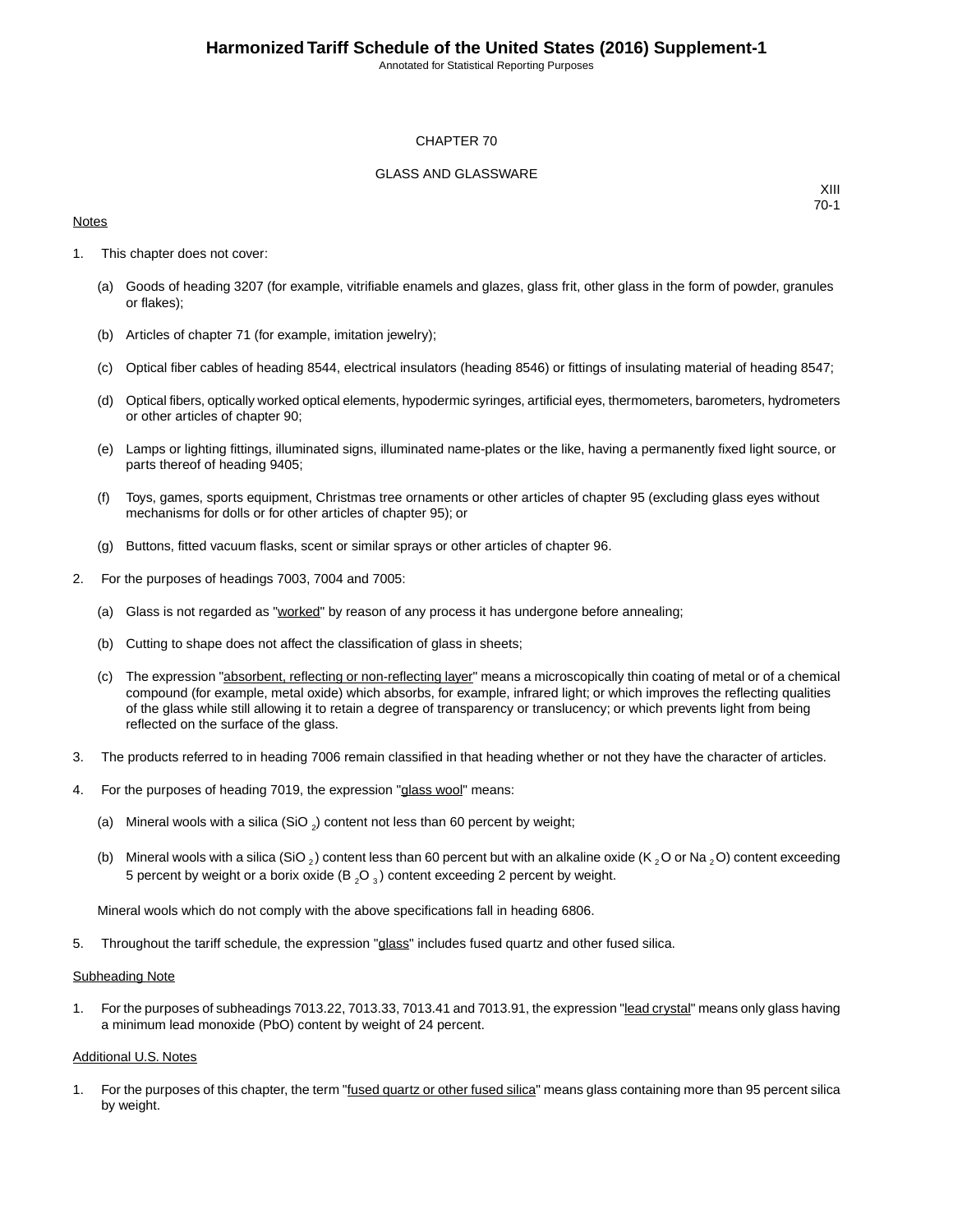Annotated for Statistical Reporting Purposes

Additional U.S. Notes (con.) XIII 70-2

- 2. For the purposes of headings 7003 through 7005, the expression "colored throughout the mass" refers to glass that has a transmittance of normally incident light of less than 66 percent at one or more wavelengths from 400 to 700 millimicrons, inclusive, or a transmittance of less than 80 percent at one or more wavelengths from 525 to 575 millimicrons, inclusive, for glass 6 mm in thickness, or of the equivalent transmittances for any other thickness, provided that, in determining such light transmittances, the effect of surface irregularities or configurations, or of other surface treatment (except flashing applied prior to solidification) and the effect of wire netting within the glass, shall be eliminated.
- 3. For the purposes of headings 7003 and 7004, glass of the same size and thickness imported in any shipment in quantities over 4.6  $m^2$  shall be denied entry unless it is--
	- (a) Packed in units containing, as nearly as the particular size permits, 4.6  $m^2$ , or multiples thereof; or
	- (b) Packed in units containing multiples of the number of sheets of the same size and thickness which would be contained in a unit if packed to contain, as nearly as such size permits, 4.6 or 9.3  $m^2$ ; or
	- (c) Otherwise packed in a manner which conforms to the packing practices of the domestic glass industry as determined and published from time to time by the Secretary of the Treasury.
- 4. For the purposes of heading 7005, the expression "polished," as used with reference to glass, refers to glass one or both of the surfaces of which have been made smooth and glossy, in whole or in part, by abrasive or chemical means or by floating the glass over molten metal.
- 5. For the purposes of subheading 7018.10.20, the term "imitation precious or semiprecious stones" means glass made into shapes suitable for use in jewelry or for other ornamental purposes in a manner similar to natural gemstones, whether or not in imitation thereof, but does not include natural gemstones, synthetic gemstones, reconstructed natural gemstones or imitation pearls.

#### Statistical Note

1. For the purposes of headings 7003 and 7004, in determining the surface area of cast or rolled glass having irregular surfaces (such as corrugated glass), superficial area shall be used.

[**Compiler's note:** All provisions of subchapter II of chapter 99 have expired; footnote references are shown for reference only.]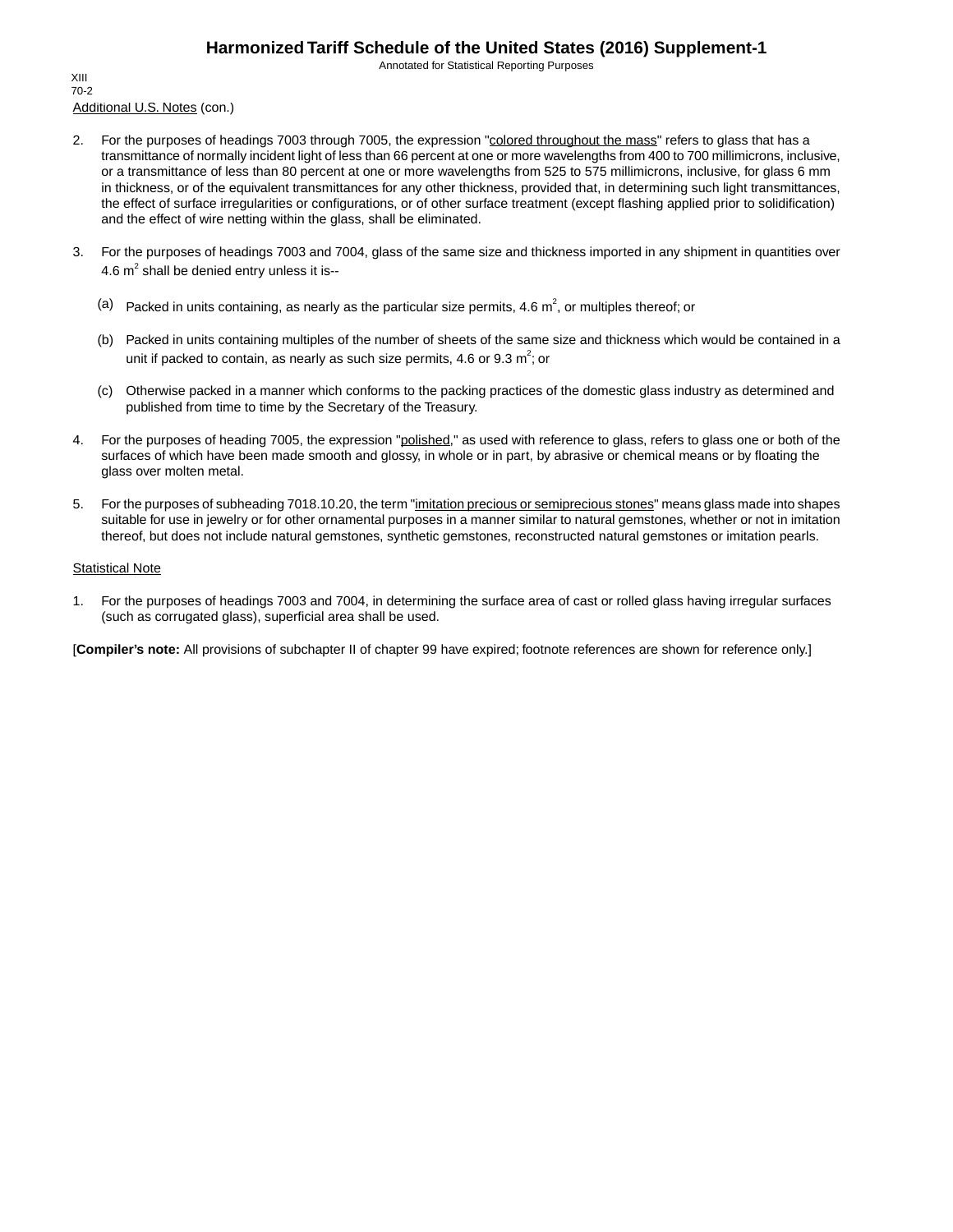Annotated for Statistical Reporting Purposes

| Heading/      | Stat.       |                                                                    | Unit           |         | Rates of Duty                                                                          |     |
|---------------|-------------|--------------------------------------------------------------------|----------------|---------|----------------------------------------------------------------------------------------|-----|
| Subheading    | Suf-<br>fix | Article Description                                                | of<br>Quantity |         | 1                                                                                      | 2   |
| 7001.00       |             | Cullet and other waste and scrap of glass; glass in the mass:      |                | General | Special                                                                                |     |
|               |             | Glass in the mass:                                                 |                |         |                                                                                        |     |
| 7001.00.10 00 |             |                                                                    |                |         |                                                                                        | 30% |
| 7001.00.20 00 |             |                                                                    |                |         | Free (A, AU, BH,                                                                       | 50% |
|               |             |                                                                    |                |         | CA, CL, CO, D, E,<br>IL, JO, KR, MA,<br>MX, OM, P, PA,<br>PE, SG)                      |     |
| 7001.00.50 00 |             |                                                                    |                |         |                                                                                        | 10% |
| 7002          |             | Glass in balls (other than microspheres of heading 7018), rods     |                |         |                                                                                        |     |
|               |             | or tubes, unworked:                                                |                |         |                                                                                        |     |
| 7002.10       |             | Balls:                                                             |                |         |                                                                                        |     |
| 7002.10.10 00 |             |                                                                    |                |         | Free (A+, AU, BH,<br>CA, CL, CO, D, E,<br>IL, JO, KR, MA,<br>MX, OM, P, PA,<br>PE, SG) | 60% |
| 7002.10.20 00 |             |                                                                    |                |         |                                                                                        | 55% |
| 7002.20       |             | Rods:                                                              |                |         |                                                                                        |     |
| 7002.20.10    | 00          |                                                                    |                |         |                                                                                        | 40% |
| 7002.20.50 00 |             |                                                                    |                |         | Free (A, AU, BH,<br>CA, CL, CO, D, E,<br>IL, JO, KR, MA,<br>MX, OM, P, PA,<br>PE, SG)  | 65% |
|               |             | Tubes:                                                             |                |         |                                                                                        |     |
| 7002.31.00 00 |             |                                                                    |                |         |                                                                                        | 40% |
| 7002.32.00    | 00          | Of other glass having a linear coefficient of expansion            |                |         |                                                                                        |     |
|               |             | not exceeding 5 x 10 <sup>-6</sup> per Kelvin within a temperature |                |         |                                                                                        |     |
|               |             |                                                                    |                |         | Free (A, AU, BH,<br>CA, CL, CO, D, E,<br>IL, JO, KR, MA,<br>MX, OM, P, PA,<br>PE, SG)  | 65% |
| 7002.39.00    |             |                                                                    |                | 6%      | Free (A, AU, BH,                                                                       | 65% |
|               |             |                                                                    |                |         | CA, CL, CO, D, E,<br>IL, JO, KR, MA,<br>MX, OM, P, PA,<br>PE, SG)                      |     |
|               | 10          |                                                                    |                |         |                                                                                        |     |
|               | 90          |                                                                    |                |         |                                                                                        |     |
|               |             |                                                                    |                |         |                                                                                        |     |
|               |             |                                                                    |                |         |                                                                                        |     |
|               |             |                                                                    |                |         |                                                                                        |     |
|               |             |                                                                    |                |         |                                                                                        |     |
|               |             |                                                                    |                |         |                                                                                        |     |
|               |             |                                                                    |                |         |                                                                                        |     |
|               |             |                                                                    |                |         |                                                                                        |     |
|               |             |                                                                    |                |         |                                                                                        |     |
|               |             |                                                                    |                |         |                                                                                        |     |
|               |             |                                                                    |                |         |                                                                                        |     |
|               |             |                                                                    |                |         |                                                                                        |     |
|               |             |                                                                    |                |         |                                                                                        |     |
|               |             |                                                                    |                |         |                                                                                        |     |
|               |             |                                                                    |                |         |                                                                                        |     |
|               |             |                                                                    |                |         |                                                                                        |     |
|               |             |                                                                    |                |         |                                                                                        |     |
|               |             |                                                                    |                |         |                                                                                        |     |
|               |             |                                                                    |                |         |                                                                                        |     |
|               |             |                                                                    |                |         |                                                                                        |     |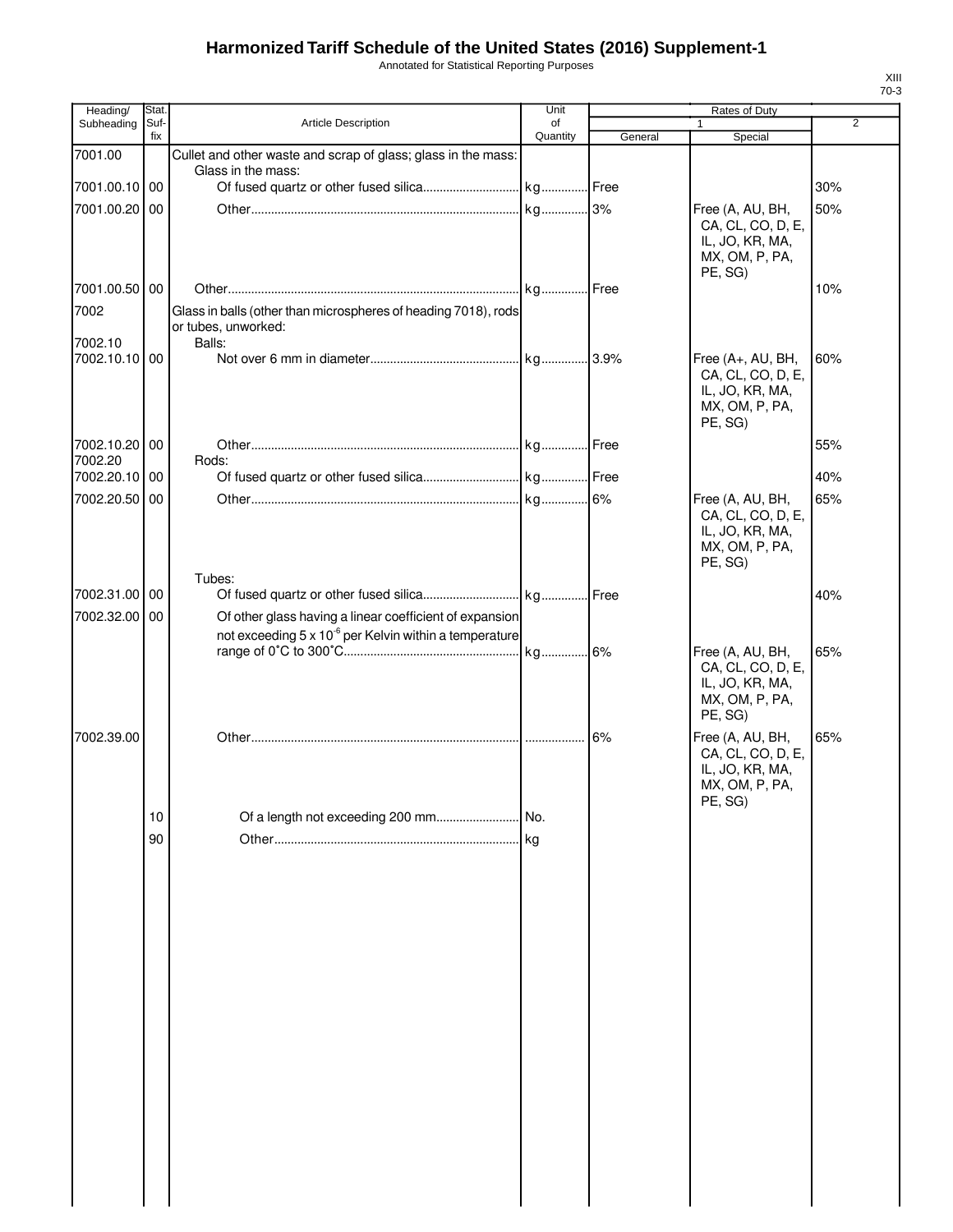Annotated for Statistical Reporting Purposes

| Heading/      | Stat. |                                                                                                                                                                        | Unit                                                |         | Rates of Duty                                                                                           |                |
|---------------|-------|------------------------------------------------------------------------------------------------------------------------------------------------------------------------|-----------------------------------------------------|---------|---------------------------------------------------------------------------------------------------------|----------------|
| Subheading    | Suf-  | <b>Article Description</b>                                                                                                                                             | of                                                  |         |                                                                                                         | $\overline{2}$ |
| 7003          | fix   | Cast glass and rolled glass, in sheets or profiles, whether or                                                                                                         | Quantity                                            | General | Special                                                                                                 |                |
| 7003.12.00 00 |       | not having an absorbent, reflecting or non-reflecting layer, but<br>not otherwise worked:<br>Nonwired sheets:<br>Colored throughout the mass (body tinted), opacified, |                                                     |         |                                                                                                         |                |
|               |       | flashed or having an absorbent, reflecting or                                                                                                                          |                                                     | 1.4%    | Free (A, AU, B, BH, 12%<br>CA, CL, CO, D, E,<br>IL, JO, KR, MA,<br>MX, OM, P, PA,<br>PE, SG)            |                |
| 7003.19.00 00 |       |                                                                                                                                                                        | $m2$                                                | 1.3%    | Free (A, AU, B, BH, 21%<br>CA, CL, CO, D, E,<br>IL, JO, KR, MA,<br>MX, OM, P, PA,                       |                |
| 7003.20.00 00 |       |                                                                                                                                                                        | $\mathsf{I}_{\mathsf{m}^2\ldots\ldots\ldots\ldots}$ | 1.1%    | PE, SG)<br>Free (A, AU, B, BH, 21%<br>CA, CL, CO, D, E,<br>IL, JO, KR, MA,<br>MX, OM, P, PA,            |                |
| 7003.30.00 00 |       |                                                                                                                                                                        | $m2$ .                                              | 6.3%    | PE, SG)<br>Free (A, AU, B, BH, 60%<br>CA, CL, CO, D, E,<br>IL, JO, KR, MA,<br>MX, OM, P, PA,<br>PE, SG) |                |
| 7004          |       | Drawn glass and blown glass, in sheets, whether or not having<br>an absorbent, reflecting or non-reflecting layer, but not<br>otherwise worked:                        |                                                     |         |                                                                                                         |                |
| 7004.20       |       | Glass, colored throughout the mass (body tinted),<br>opacified, flashed or having an absorbent, reflecting or<br>non-reflecting layer:                                 |                                                     |         |                                                                                                         |                |
| 7004.20.10 00 |       | Having an absorbent, reflecting or non-reflecting<br>Other:                                                                                                            | $m^2$                                               | Free    |                                                                                                         | 60%            |
| 7004.20.20    |       |                                                                                                                                                                        |                                                     |         | Free (A, AU, BH,<br>CA, CL, CO, D, E,<br>IL, JO, KR, MA,<br>MX, OM, P, PA,<br>PE, SG)                   | $6.2¢/kg + 5%$ |
|               | 10    | Measuring less than 5 mm in thickness                                                                                                                                  | m <sup>2</sup><br>kg<br>m <sup>2</sup>              |         |                                                                                                         |                |
|               | 20    | Measuring 5 mm and over in thickness                                                                                                                                   | kg                                                  |         |                                                                                                         |                |
| 7004.20.50    | 00    |                                                                                                                                                                        | m <sup>2</sup>                                      | 7.2%    | Free (A, AU, B, BH, 60%<br>CA, CL, CO, D, E,<br>IL, JO, KR, MA,<br>MX, OM, P, PA,<br>PE, SG)            |                |
|               |       |                                                                                                                                                                        |                                                     |         |                                                                                                         |                |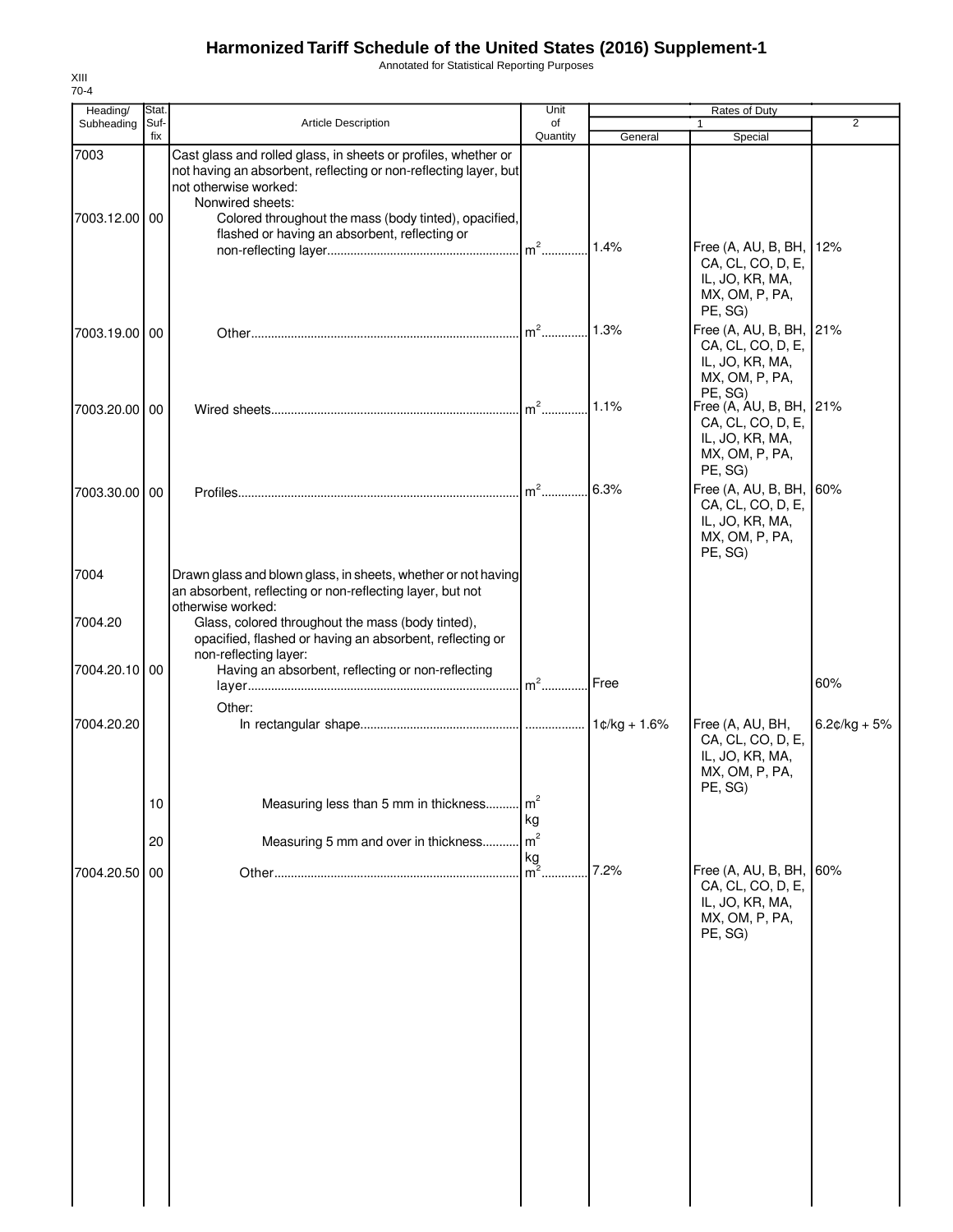Annotated for Statistical Reporting Purposes

| Heading/      | Stat.       |                                                                                                                            | Unit                 |            | Rates of Duty                                                                            |                |
|---------------|-------------|----------------------------------------------------------------------------------------------------------------------------|----------------------|------------|------------------------------------------------------------------------------------------|----------------|
| Subheading    | Suf-<br>fix | Article Description                                                                                                        | of<br>Quantity       |            |                                                                                          | $\overline{2}$ |
| 7004 (con.)   |             | Drawn glass and blown glass, in sheets, whether or not having<br>an absorbent, reflecting or non-reflecting layer, but not |                      | General    | Special                                                                                  |                |
| 7004.90       |             | otherwise worked: (con.)<br>Other glass:<br>In rectangular shape:<br>Measuring not over 1.5 mm in thickness:               |                      |            |                                                                                          |                |
| 7004.90.05 00 |             | Measuring not over 0.26 m <sup>2</sup> in area                                                                             | $m2$ .<br>kg         | Free       |                                                                                          | 3.3¢/kg        |
| 7004.90.10 00 |             | Measuring over 0.26 m <sup>2</sup> in area                                                                                 | $m2$ .<br>kg         | Free       |                                                                                          | 4.2¢/kg        |
| 7004.90.15 00 |             | Measuring over 1.5 but not over 2 mm in thickness:<br>Measuring not over 0.26 m <sup>2</sup> in area                       | $m2$ .<br>kg         | Free       |                                                                                          | 4.6¢/kg        |
| 7004.90.20 00 |             | Measuring over 0.26 m <sup>2</sup> in area                                                                                 | $m2$<br>kg           | Free       |                                                                                          | 5.5¢/kg        |
| 7004.90.25    |             | Measuring over 2 but not over 3.5 mm in                                                                                    |                      |            |                                                                                          |                |
|               |             |                                                                                                                            |                      | $0.7$ ¢/kg | Free (A, AU, BH,<br>CA, CL, CO, D, E,<br>IL, JO, KR, MA,<br>MX, OM, P, PA,<br>PE, SG)    | 5.3¢/kg        |
|               | 10          | Measuring not over 0.26 m <sup>2</sup> in area                                                                             | m <sup>2</sup><br>kg |            |                                                                                          |                |
|               | 20          | Measuring over 0.26 but not over 0.58 m <sup>2</sup> in                                                                    | m <sup>2</sup><br>kg |            |                                                                                          |                |
|               | 50          | Measuring over 0.58 m <sup>2</sup> in area                                                                                 | m <sup>2</sup><br>kg |            |                                                                                          |                |
| 7004.90.30    |             | Measuring over 3.5 mm in thickness:                                                                                        |                      | Free       |                                                                                          | 3.3¢/kg        |
|               | 10          | Measuring not over 0.26 m <sup>2</sup> in area:<br>Measuring over 3.5 but not over 5 mm                                    | m <sup>2</sup><br>kg |            |                                                                                          |                |
|               | 20          | Measuring over 5 mm in thickness                                                                                           | $\mathsf{m}^2$<br>kg |            |                                                                                          |                |
|               | 50          | Measuring over 0.26 but not over 0.65 m <sup>2</sup>                                                                       | m<br>kg              |            |                                                                                          |                |
| 7004.90.40 00 |             | Measuring over 0.65 m <sup>2</sup> in area                                                                                 | m <sup>2</sup><br>kg | Free       |                                                                                          | 5.3¢/kg        |
| 7004.90.50 00 |             |                                                                                                                            | $m^2$ .              | $5%$       | Free (A, AU, B, BH,<br>CA, CL, CO, D, E,<br>IL, JO, KR, MA,<br>MX, OM, P, PA,<br>PE, SG) | 60%            |
|               |             |                                                                                                                            |                      |            |                                                                                          |                |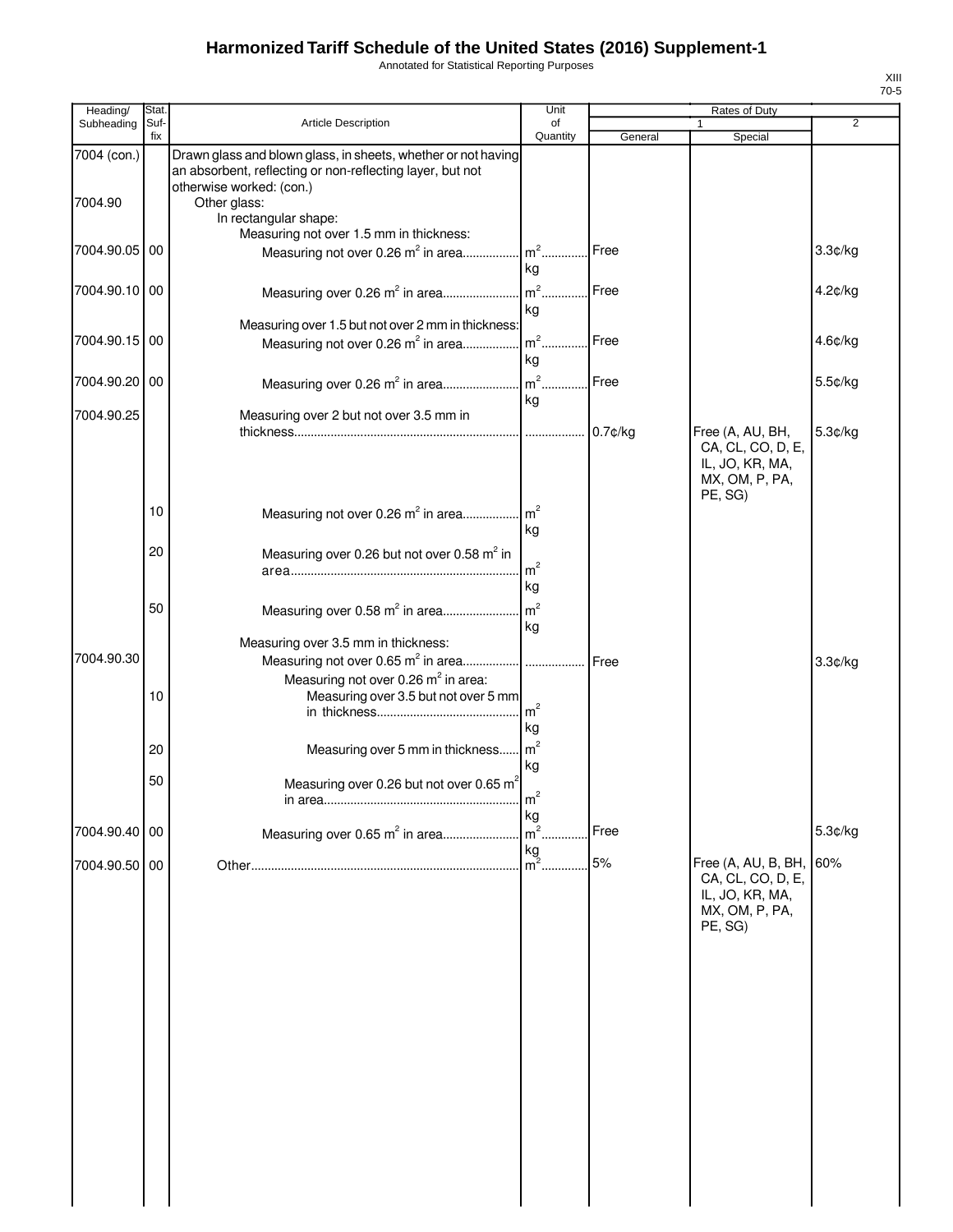Annotated for Statistical Reporting Purposes

| Heading/      | Stat.       |                                                                                                                                  | Unit                         |              | Rates of Duty                                                                            |                |
|---------------|-------------|----------------------------------------------------------------------------------------------------------------------------------|------------------------------|--------------|------------------------------------------------------------------------------------------|----------------|
| Subheading    | Suf-<br>fix | Article Description                                                                                                              | $_{\mathsf{of}}$<br>Quantity | General      | 1<br>Special                                                                             | $\overline{2}$ |
| 7005          |             | Float glass and surface ground or polished glass, in sheets,<br>whether or not having an absorbent, reflecting or non-reflecting |                              |              |                                                                                          |                |
|               |             | layer, but not otherwise worked:                                                                                                 |                              |              |                                                                                          |                |
| 7005.10       |             | Nonwired glass, having an absorbent, reflecting or<br>non-reflecting layer:                                                      |                              |              |                                                                                          |                |
| 7005.10.40 00 |             | Suitable for use in liquid crystal displays, measuring                                                                           |                              |              |                                                                                          |                |
|               |             | not over 1.2 mm in thickness and not over 0.8 m <sup>2</sup> in                                                                  |                              |              |                                                                                          |                |
|               |             |                                                                                                                                  | $m2$                         | Free<br>4.4% |                                                                                          | 60%            |
| 7005.10.80 00 |             |                                                                                                                                  | $m^2$<br>.                   |              | Free (A, AU, B, BH,<br>CA, CL, CO, D, E,<br>IL, JO, KR, MA,<br>MX, OM, P, PA,<br>PE, SG) | 60%            |
|               |             |                                                                                                                                  |                              |              |                                                                                          |                |
|               |             |                                                                                                                                  |                              |              |                                                                                          |                |
|               |             |                                                                                                                                  |                              |              |                                                                                          |                |
|               |             |                                                                                                                                  |                              |              |                                                                                          |                |
|               |             |                                                                                                                                  |                              |              |                                                                                          |                |
|               |             |                                                                                                                                  |                              |              |                                                                                          |                |
|               |             |                                                                                                                                  |                              |              |                                                                                          |                |
|               |             |                                                                                                                                  |                              |              |                                                                                          |                |
|               |             |                                                                                                                                  |                              |              |                                                                                          |                |
|               |             |                                                                                                                                  |                              |              |                                                                                          |                |
|               |             |                                                                                                                                  |                              |              |                                                                                          |                |
|               |             |                                                                                                                                  |                              |              |                                                                                          |                |
|               |             |                                                                                                                                  |                              |              |                                                                                          |                |
|               |             |                                                                                                                                  |                              |              |                                                                                          |                |
|               |             |                                                                                                                                  |                              |              |                                                                                          |                |
|               |             |                                                                                                                                  |                              |              |                                                                                          |                |
|               |             |                                                                                                                                  |                              |              |                                                                                          |                |
|               |             |                                                                                                                                  |                              |              |                                                                                          |                |
|               |             |                                                                                                                                  |                              |              |                                                                                          |                |
|               |             |                                                                                                                                  |                              |              |                                                                                          |                |
|               |             |                                                                                                                                  |                              |              |                                                                                          |                |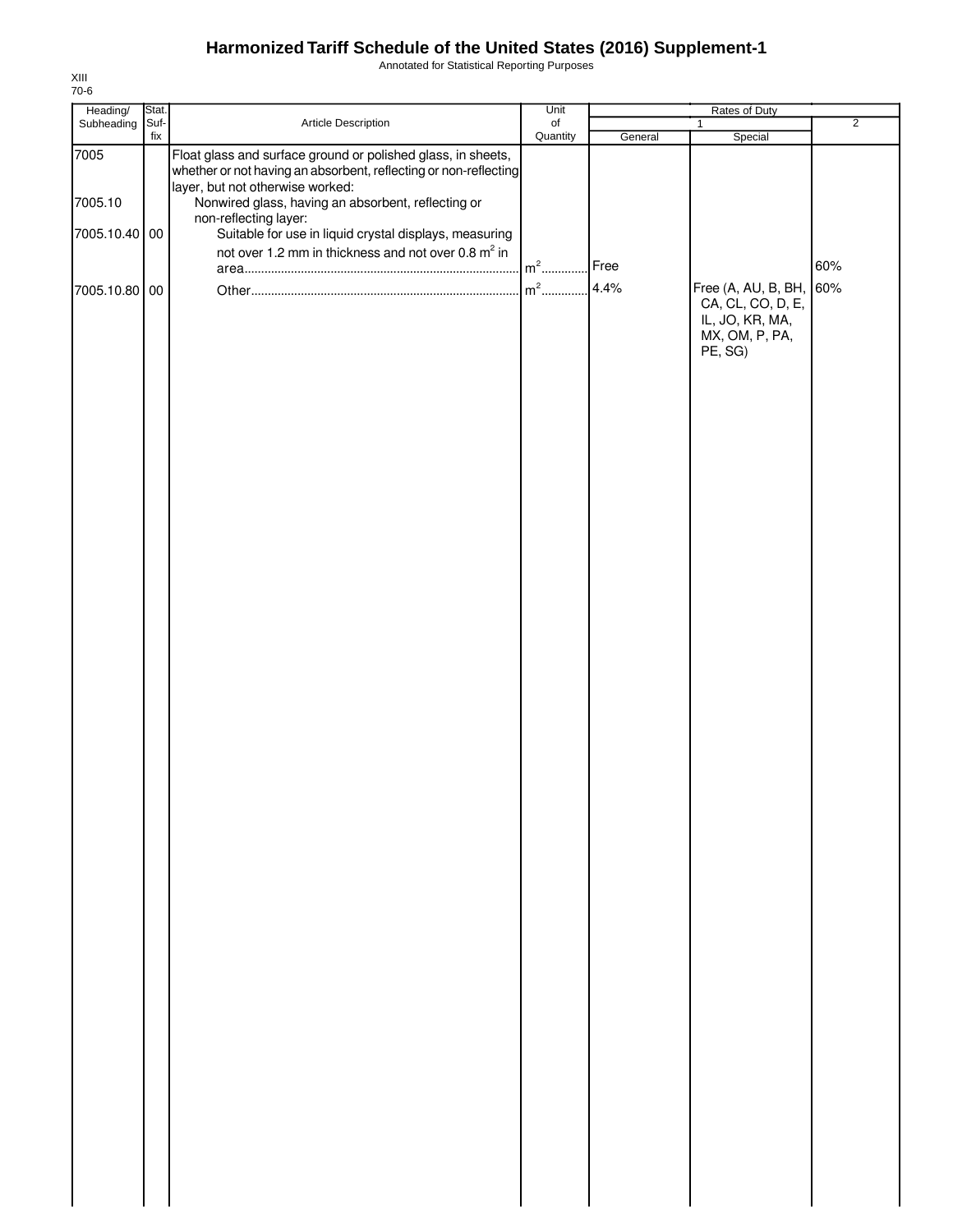Annotated for Statistical Reporting Purposes

| Heading/               | Stat        |                                                                                                                                                                                                                                                               | Unit                |                         | Rates of Duty                                                                                                 |                       |
|------------------------|-------------|---------------------------------------------------------------------------------------------------------------------------------------------------------------------------------------------------------------------------------------------------------------|---------------------|-------------------------|---------------------------------------------------------------------------------------------------------------|-----------------------|
| Subheading             | Suf-<br>fix | Article Description                                                                                                                                                                                                                                           | of<br>Quantity      | General                 | 1<br>Special                                                                                                  | $\overline{2}$        |
| 7005 (con.)<br>7005.21 |             | Float glass and surface ground or polished glass, in sheets,<br>whether or not having an absorbent, reflecting or non-reflecting<br>layer, but not otherwise worked: (con.)<br>Other nonwired glass:<br>Colored throughout the mass (body tinted), opacified, |                     |                         |                                                                                                               |                       |
| 7005.21.10             |             | flashed or merely surface ground:<br>Measuring less than 10 mm in thickness  14.5¢/m <sup>2</sup> + 0.4% Free (A+, AU, B, BH,  \$2.13/m <sup>2</sup> + 5%                                                                                                     |                     |                         | CA, CL, CO, D, E,<br>IL, JO, KR, MA,<br>MX, OM, P, PA,<br>PE, SG)                                             |                       |
|                        | 10          | Measuring less than 5 mm in thickness m <sup>2</sup>                                                                                                                                                                                                          |                     |                         |                                                                                                               |                       |
|                        | 30          | Measuring 5 mm or more but less than 10 mm                                                                                                                                                                                                                    |                     |                         |                                                                                                               |                       |
| 7005.21.20 00          |             | Measuring 10 mm or more in thickness m <sup>2</sup>                                                                                                                                                                                                           |                     | 5.6%                    | Free (A+, AU, BH,<br>CA, CL, CO, D, E,<br>IL, JO, KR, MA,<br>MX, OM, P, PA,<br>PE, SG)                        | 55%                   |
| 7005.29                |             | Other:<br>Measuring less than 10 mm in thickness:<br>Measuring not over 0.65 m in area:                                                                                                                                                                       |                     |                         |                                                                                                               |                       |
| 7005.29.04             |             | Suitable for use in liquid crystal                                                                                                                                                                                                                            |                     |                         |                                                                                                               | \$1.35/m <sup>2</sup> |
|                        | 10          | Measuring not over 0.26 m <sup>2</sup> in area m <sup>2</sup>                                                                                                                                                                                                 |                     |                         |                                                                                                               |                       |
|                        | 50          | Measuring over 0.26 m <sup>2</sup> but not over                                                                                                                                                                                                               |                     |                         |                                                                                                               |                       |
| 7005.29.08             |             |                                                                                                                                                                                                                                                               |                     |                         | Free (A+, AU, B, BH, $$1.35/m^2$<br>CA, CL, CO, D, E,<br>IL, JO, KR, MA,<br>MX, OM, P, PA,                    |                       |
|                        | 10          | Measuring not over 0.26 $m^2$ in area $m^2$                                                                                                                                                                                                                   |                     |                         | PE, SG)                                                                                                       |                       |
| 7005.29.14             | 50          | Measuring over 0.26 m <sup>2</sup> but not over<br>Measuring over 0.65 $m^2$ in area:<br>Suitable for use in liquid crystal displays,                                                                                                                         |                     |                         |                                                                                                               |                       |
|                        |             | measuring not over 0.8 m <sup>2</sup> in area   Free                                                                                                                                                                                                          |                     |                         |                                                                                                               | \$2.13/m <sup>2</sup> |
|                        | 10          | Measuring less than 5 mm in                                                                                                                                                                                                                                   | m <sup>2</sup>      |                         |                                                                                                               |                       |
|                        | 50          | Measuring 5 mm or more but less than                                                                                                                                                                                                                          |                     |                         |                                                                                                               |                       |
| 7005.29.18             |             |                                                                                                                                                                                                                                                               | m <sup>2</sup><br>. | $14.5$ ¢/m <sup>2</sup> | Free (A+, AU, B, BH, $\frac{62.13}{m^2}$<br>CA, CL, CO, D, E,<br>IL, JO, KR, MA,<br>MX, OM, P, PA,<br>PE, SG) |                       |
|                        | 10          | Measuring less than 5 mm in                                                                                                                                                                                                                                   | m <sup>2</sup>      |                         |                                                                                                               |                       |
|                        | 50          | Measuring 5 mm or more but less than                                                                                                                                                                                                                          | m <sup>2</sup>      |                         |                                                                                                               |                       |
| 7005.29.25 00          |             | Measuring 10 mm or more in thickness                                                                                                                                                                                                                          | $\text{Im}^2$ .     | 4.9%                    | Free (A, AU, BH,<br>CA, CL, CO, D, E,<br>IL, JO, KR, MA,<br>MX, OM, P, PA,                                    | 50%                   |
| 7005.30.00 00          |             |                                                                                                                                                                                                                                                               | $m2$ .              | $29.1$ ¢/m <sup>2</sup> | PE, SG)<br>Free (A, AU, B, BH,<br>CA, CL, CO, D, E,<br>IL, JO, KR, MA,<br>MX, OM, P, PA,<br>PE, SG)           | \$2.48/m <sup>2</sup> |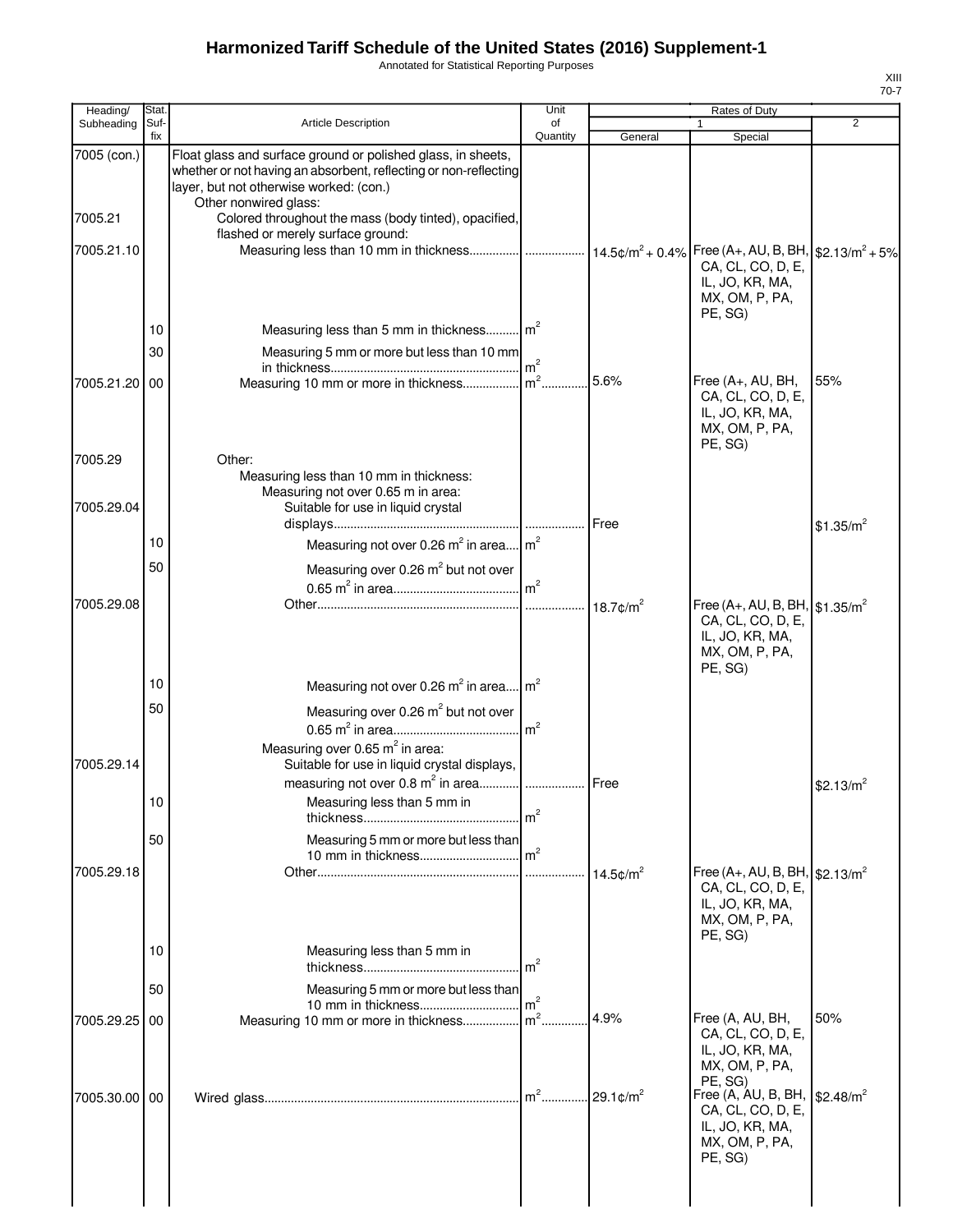Annotated for Statistical Reporting Purposes

| Heading/      | <b>Stat</b> |                                                                                                                                                               | Unit                     |         | Rates of Duty                                                                                                      |     |
|---------------|-------------|---------------------------------------------------------------------------------------------------------------------------------------------------------------|--------------------------|---------|--------------------------------------------------------------------------------------------------------------------|-----|
| Subheading    | Suf-<br>fix | <b>Article Description</b>                                                                                                                                    | of<br>Quantity           | General | 1<br>Special                                                                                                       | 2   |
| 7006.00       |             | Glass of heading 7003, 7004 or 7005, bent, edge-worked,<br>engraved, drilled, enameled or otherwise worked, but not<br>framed or fitted with other materials: |                          |         |                                                                                                                    |     |
| 7006.00.10 00 |             | Strips not over 15.2 cm in width, measuring over 2 mm in<br>thickness, and having all longitudinal edges ground or                                            | $m^2$                    | 8.8%    | Free (A, AU, BH,<br>CA, CL, CO, D, E,<br>IL, JO, KR, MA,<br>MX, OM, P, PA,<br>PE, SG)                              | 53% |
| 7006.00.20 00 |             | Other:<br>Glass, drawn or blown and not containing wire netting                                                                                               |                          | 6.4%    | Free (A, AU, B, BH, 60%<br>CA, CL, CO, D, E,<br>IL, JO, KR, MA,<br>MX, OM, P, PA,<br>PE, SG)                       |     |
| 7006.00.40    |             |                                                                                                                                                               |                          | 4.9%    | Free (A, AU, B, BH, 60%<br>CA, CL, CO, D, E,<br>IL, JO, KR, MA,<br>MX, OM, P, PA,<br>PE, SG)                       |     |
|               | 10          |                                                                                                                                                               |                          |         |                                                                                                                    |     |
| 7007          | 50          | Safety glass, consisting of toughened (tempered) or laminated<br>glass:                                                                                       |                          |         |                                                                                                                    |     |
| 7007.11.00    |             | Toughened (tempered) safety glass:<br>Of size and shape suitable for incorporation in vehicles,                                                               |                          |         | Free (A, AU, B, BH, 50%<br>CA, CL, CO, D, E,                                                                       |     |
|               | 10          |                                                                                                                                                               |                          |         | IL, JO, KR, MA,<br>MX, OM, P, PA,<br>PE, SG)                                                                       |     |
| 7007.19.00    | 90<br>00    |                                                                                                                                                               | m <sup>2</sup><br>$m2$ . | 5%      | Free (A, AU, BH,<br>CA, CL, CO, D, E,<br>IL, JO, KR, MA,<br>MX, OM, P, PA,<br>PE, SG)                              | 50% |
| 7007.21       |             | Laminated safety glass:<br>Of size and shape suitable for incorporation in vehicles,<br>aircraft, spacecraft or vessels:                                      |                          |         |                                                                                                                    |     |
| 7007.21.10    | 10          |                                                                                                                                                               | .                        | 4.9%    | Free (A, AU, B, BH, 60%<br>C, CA, CL, CO, D,<br>E, IL, JO, KR, MA,<br>MX, OM, P, PA,<br>PE, SG)                    |     |
| 7007.21.50    | 90<br>00    |                                                                                                                                                               | m <sup>2</sup><br>$m2$ . | 4.9%    | Free (A, AU, B, BH, 60%<br>CA, CL, CO, D, E,<br>IL, JO, KR, MA,                                                    |     |
| 7007.29.00    | 00          |                                                                                                                                                               | . X…………                  | 4.9%    | MX, OM, P, PA,<br>PE, SG)<br>Free (A, AU, BH,<br>CA, CL, CO, D, E,<br>IL, JO, KR, MA,<br>MX, OM, P, PA,<br>PE, SG) | 60% |
|               |             |                                                                                                                                                               |                          |         |                                                                                                                    |     |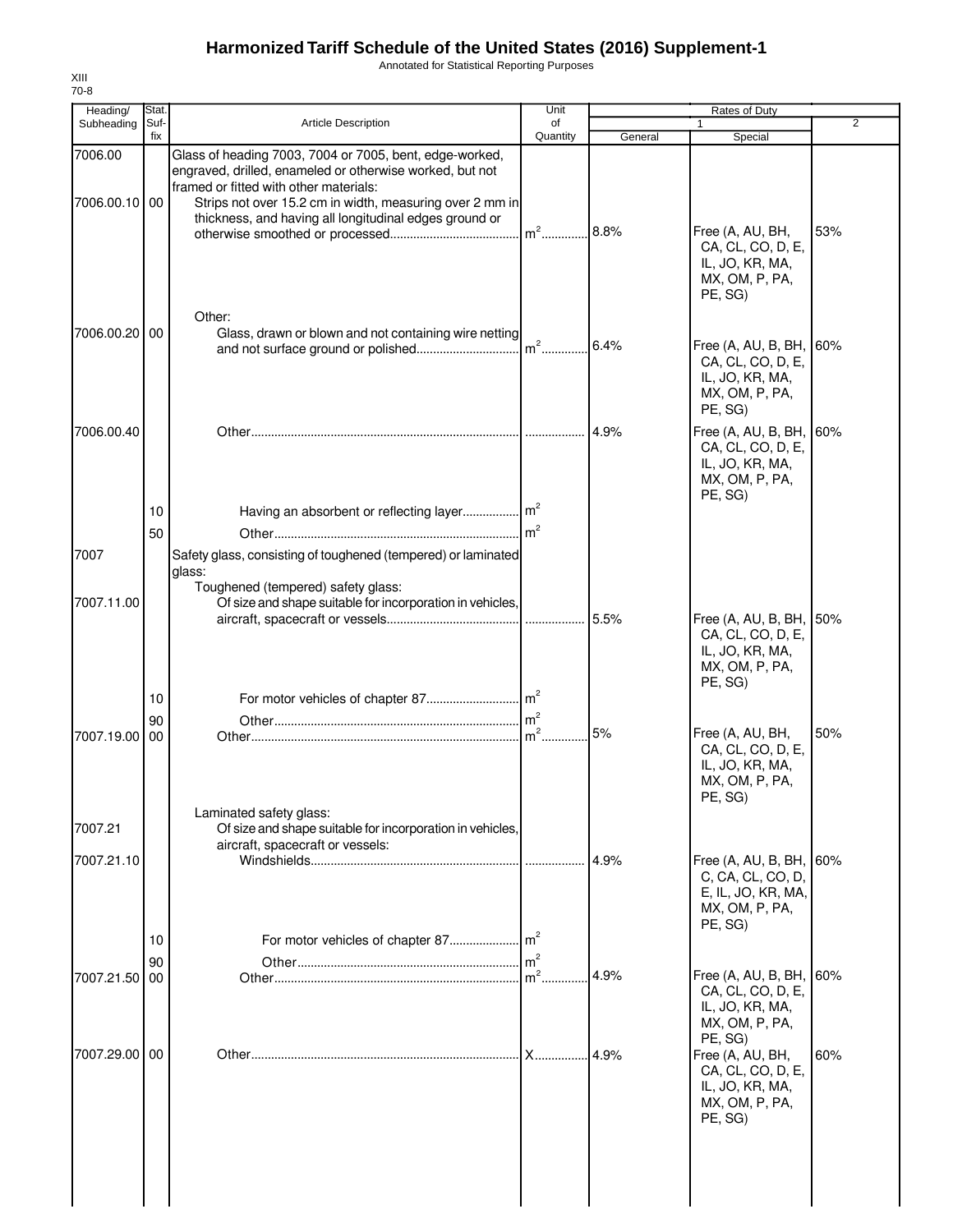Annotated for Statistical Reporting Purposes

| Heading/      | Stat.       |                                                                       | Unit                 |         | Rates of Duty                                                                                |                |
|---------------|-------------|-----------------------------------------------------------------------|----------------------|---------|----------------------------------------------------------------------------------------------|----------------|
| Subheading    | Suf-<br>fix | Article Description                                                   | of<br>Quantity       | General | 1<br>Special                                                                                 | $\overline{2}$ |
| 7008.00.00    |             |                                                                       | No                   | 3.9%    | Free (A, AU, BH,<br>CA, CL, CO, D, E,<br>IL, JO, KR, MA,<br>MX, OM, P, PA,<br>PE, SG)        | 50%            |
| 7009          |             | Glass mirrors, whether or not framed, including rear-view<br>mirrors: |                      |         |                                                                                              |                |
| 7009.10.00 00 |             | Other:                                                                | No                   | 3.9%    | Free (A, AU, B, BH, 50%<br>CA, CL, CO, D, E,<br>IL, JO, KR, MA,<br>MX, OM, P, PA,<br>PE, SG) |                |
| 7009.91       |             | Unframed:                                                             |                      |         |                                                                                              |                |
| 7009.91.10 00 |             | Not over 929 cm <sup>2</sup> in reflecting area                       | $\text{cm}^2$<br>No. | 7.8%    | Free (A, AU, B, BH, 50%<br>CA, CL, CO, D, E,<br>IL, JO, KR, MA,<br>MX, OM, P, PA,<br>PE, SG) |                |
| 7009.91.50 00 |             |                                                                       | $\text{cm}^2$<br>No. | 6.5%    | Free (A, AU, B, BH, 45%<br>CA, CL, CO, D, E,<br>IL, JO, KR, MA,<br>MX, OM, P, PA,<br>PE, SG) |                |
| 7009.92       |             | Framed:                                                               |                      |         |                                                                                              |                |
| 7009.92.10 00 |             | Not over 929 cm <sup>2</sup> in reflecting area                       | $\text{cm}^2$<br>No. | 7.8%    | Free (A, AU, B, BH, 50%<br>CA, CL, CO, D, E,<br>IL, JO, KR, MA,<br>MX, OM, P, PA,<br>PE, SG) |                |
| 7009.92.50 00 |             |                                                                       | $\text{cm}^2$<br>No. | 6.5%    | Free (A, AU, B, BH, 45%<br>CA, CL, CO, D, E,<br>IL, JO, KR, MA,<br>MX, OM, P, PA,<br>PE, SG) |                |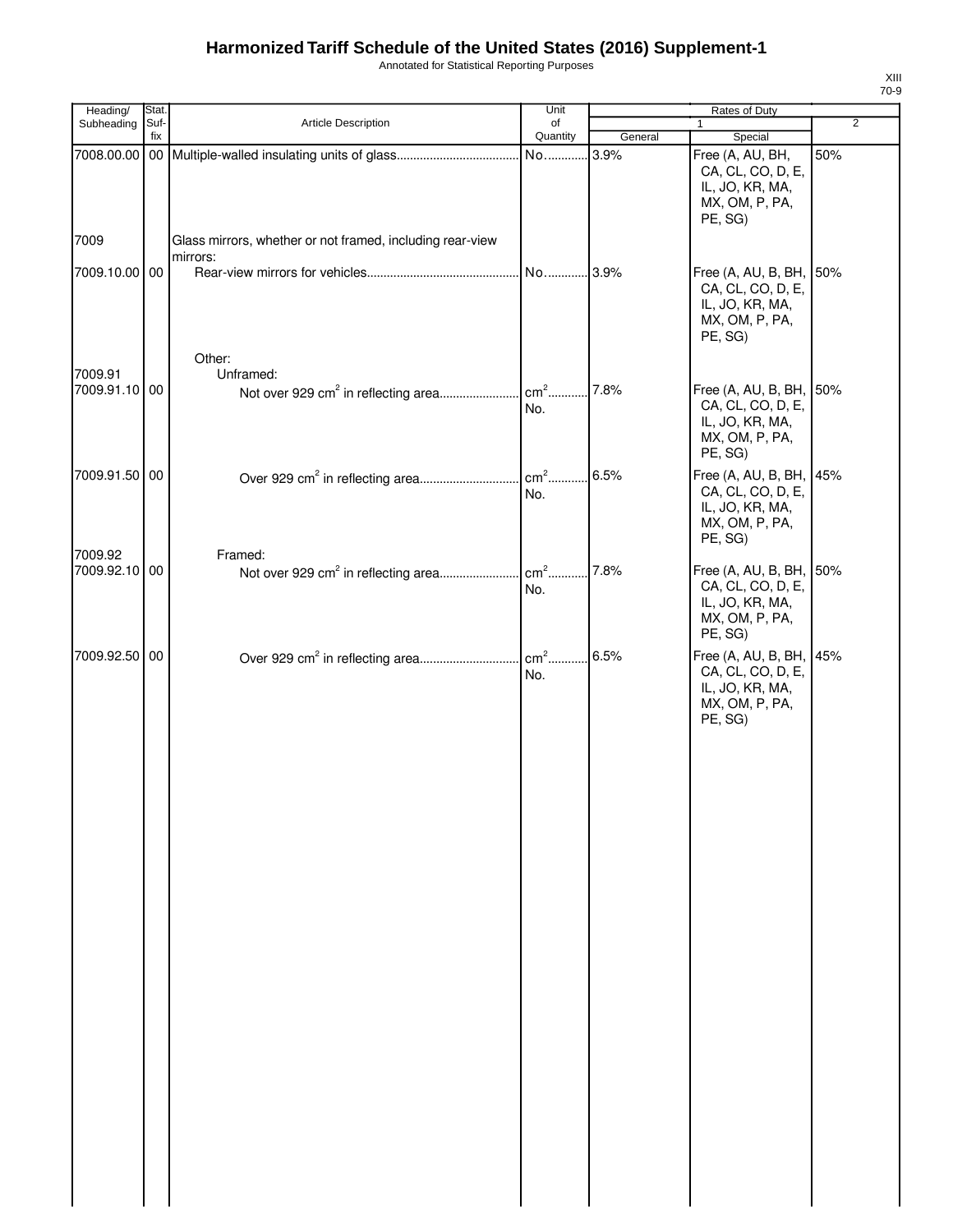Annotated for Statistical Reporting Purposes

| Heading/                 | Stat.       |                                                                                                                                                                                                                              | Unit           |         | Rates of Duty                                                                         |                |
|--------------------------|-------------|------------------------------------------------------------------------------------------------------------------------------------------------------------------------------------------------------------------------------|----------------|---------|---------------------------------------------------------------------------------------|----------------|
| Subheading               | Suf-<br>fix | <b>Article Description</b>                                                                                                                                                                                                   | of<br>Quantity | General | 1<br>Special                                                                          | $\overline{2}$ |
| 7010                     |             | Carboys, bottles, flasks, jars, pots, vials, ampoules and other<br>containers, of glass, of a kind used for the conveyance or<br>packing of goods; preserving jars of glass; stoppers, lids and<br>other closures, of glass: |                |         |                                                                                       |                |
| 7010.10.00 00            |             |                                                                                                                                                                                                                              |                |         |                                                                                       | 50¢/gross      |
| 7010.20<br>7010.20.20    | 00          | Stoppers, lids and other closures:                                                                                                                                                                                           |                |         | Free (A, AU, BH,<br>CA, CL, CO, D, E,<br>IL, JO, KR, MA,<br>MX, OM, P, PA,<br>PE, SG) | 25%            |
| 7010.20.30 00<br>7010.90 |             | Other:                                                                                                                                                                                                                       |                |         | Free (A, AU, BH,<br>CA, CL, CO, D, E,<br>IL, JO, KR, MA,<br>MX, OM, P, PA,<br>PE, SG) | 75%            |
| 7010.90.05               |             | Serum bottles, vials and other pharmaceutical                                                                                                                                                                                |                | Free    |                                                                                       | 50¢/gross      |
|                          | 10          |                                                                                                                                                                                                                              |                |         |                                                                                       |                |
|                          | 20          | Of a capacity exceeding 0.33 liter but not                                                                                                                                                                                   |                |         |                                                                                       |                |
|                          | 30          | Of a capacity exceeding 0.15 liter but not                                                                                                                                                                                   |                |         |                                                                                       |                |
|                          | 40          | Containers (with or without their closures) of a kind<br>used for the conveyance or packing of perfume or other<br>toilet preparations; other containers if fitted with or<br>designed for use with ground glass stoppers:   |                |         |                                                                                       |                |
| 7010.90.20               |             |                                                                                                                                                                                                                              |                | 2.5%    | Free (A, AU, BH,<br>CA, CL, CO, D, E,<br>IL, JO, KR, MA,<br>MX, OM, P, PA,<br>PE, SG) | 25%            |
|                          | 10          |                                                                                                                                                                                                                              |                |         |                                                                                       |                |
|                          | 20          | Of a capacity exceeding 0.33 liter but not                                                                                                                                                                                   |                |         |                                                                                       |                |
|                          | 30          | Of a capacity exceeding 0.15 liter but not                                                                                                                                                                                   |                |         |                                                                                       |                |
| 7010.90.30               | 40          | Of a capacity not exceeding 0.15 liter gross                                                                                                                                                                                 |                | 5.2%    |                                                                                       | 75%            |
|                          |             |                                                                                                                                                                                                                              |                |         | Free (A, AU, BH,<br>CA, CL, CO, D, E,<br>IL, JO, KR, MA,<br>MX, OM, P, PA,<br>PE, SG) |                |
|                          | 10          |                                                                                                                                                                                                                              | gross          |         |                                                                                       |                |
|                          | 20          | Of a capacity exceeding 0.33 liter but not                                                                                                                                                                                   | gross          |         |                                                                                       |                |
|                          | 30          | Of a capacity exceeding 0.15 liter but not                                                                                                                                                                                   | gross          |         |                                                                                       |                |
|                          | 40          | Of a capacity not exceeding 0.15 liter                                                                                                                                                                                       | gross          |         |                                                                                       |                |
|                          |             |                                                                                                                                                                                                                              |                |         |                                                                                       |                |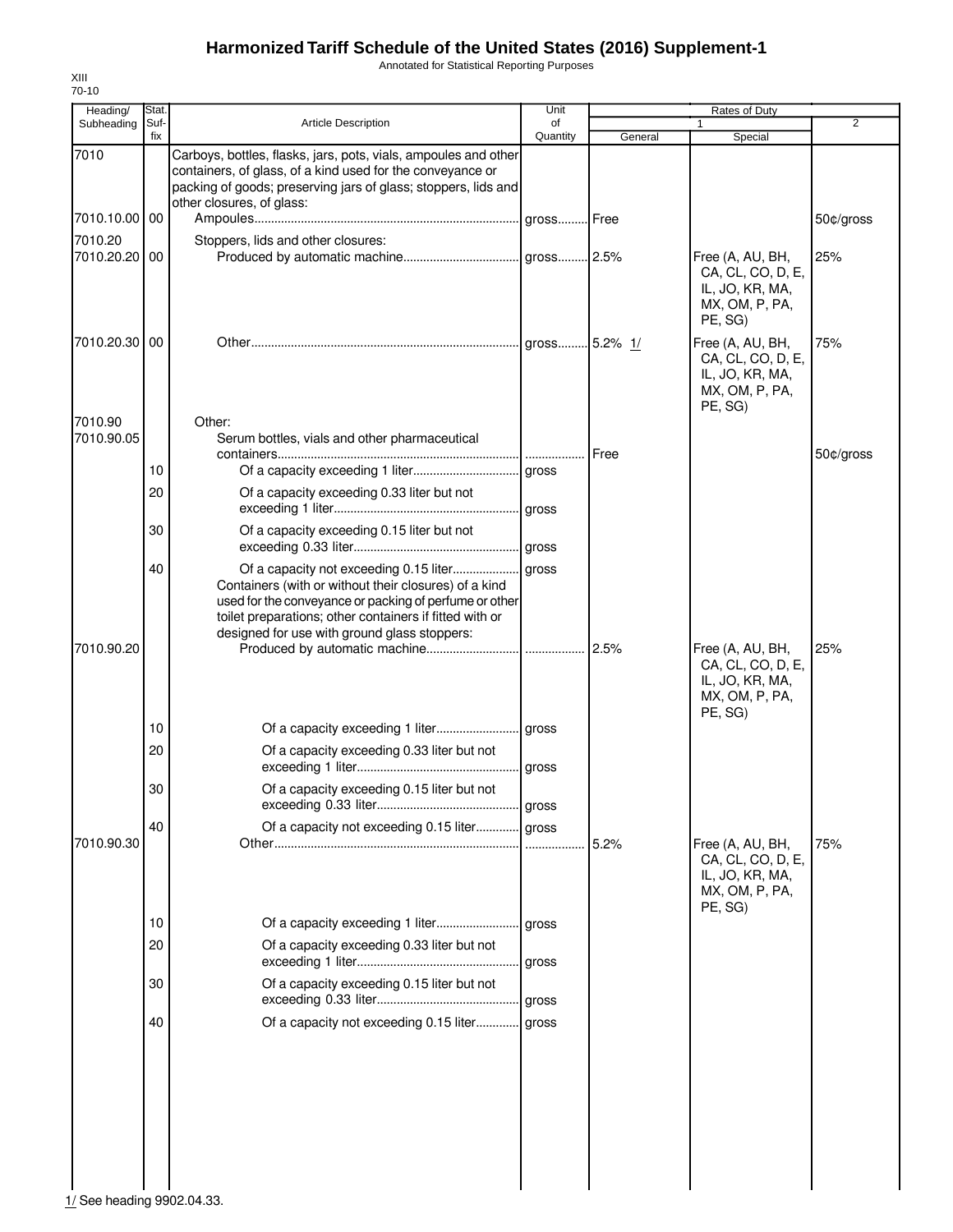Annotated for Statistical Reporting Purposes

| Heading/               | Stat.    |                                                                                                                                                                                                                                                      | Unit     |         | Rates of Duty |                |
|------------------------|----------|------------------------------------------------------------------------------------------------------------------------------------------------------------------------------------------------------------------------------------------------------|----------|---------|---------------|----------------|
| Subheading             | Suf-     | <b>Article Description</b>                                                                                                                                                                                                                           | of       |         |               | $\overline{2}$ |
|                        | fix      |                                                                                                                                                                                                                                                      | Quantity | General | Special       |                |
| 7010 (con.)<br>7010.90 |          | Carboys, bottles, flasks, jars, pots, vials, ampoules and other<br>containers, of glass, of a kind used for the conveyance or<br>packing of goods; preserving jars of glass; stoppers, lids and<br>other closures, of glass: (con.)<br>Other: (con.) |          |         |               |                |
| (con.)                 |          |                                                                                                                                                                                                                                                      |          |         |               |                |
| 7010.90.50             | 05       | Other containers (with or without their closures)    Free<br>Of a capacity exceeding 1 liter:<br>Having a mouth with an outer diameter of                                                                                                            |          |         |               | 4.9%           |
|                        |          |                                                                                                                                                                                                                                                      |          |         |               |                |
|                        | 09<br>15 | Of a capacity exceeding 0.473 liter but not<br>exceeding 1 liter:<br>Having a mouth with an outer diameter of                                                                                                                                        |          |         |               |                |
|                        |          |                                                                                                                                                                                                                                                      |          |         |               |                |
|                        | 19       | Of a capacity exceeding 0.33 liter but not<br>exceeding 0.473 liter:                                                                                                                                                                                 |          |         |               |                |
|                        | 25       | Having a mouth with an outer diameter of                                                                                                                                                                                                             |          |         |               |                |
|                        | 29       | Of a capacity exceeding 0.15 liter but not<br>exceeding 0.33 liter:                                                                                                                                                                                  |          |         |               |                |
|                        | 35       | Having a mouth with an outer diameter of                                                                                                                                                                                                             |          |         |               |                |
|                        | 39       | Of a capacity exceeding 0.118 liter but not<br>exceeding 0.15 liter:                                                                                                                                                                                 |          |         |               |                |
|                        | 45       | Having a mouth with an outer diameter of                                                                                                                                                                                                             |          |         |               |                |
|                        | 49<br>55 | Of a capacity not exceeding 0.118 liter gross                                                                                                                                                                                                        |          |         |               |                |
|                        |          |                                                                                                                                                                                                                                                      |          |         |               |                |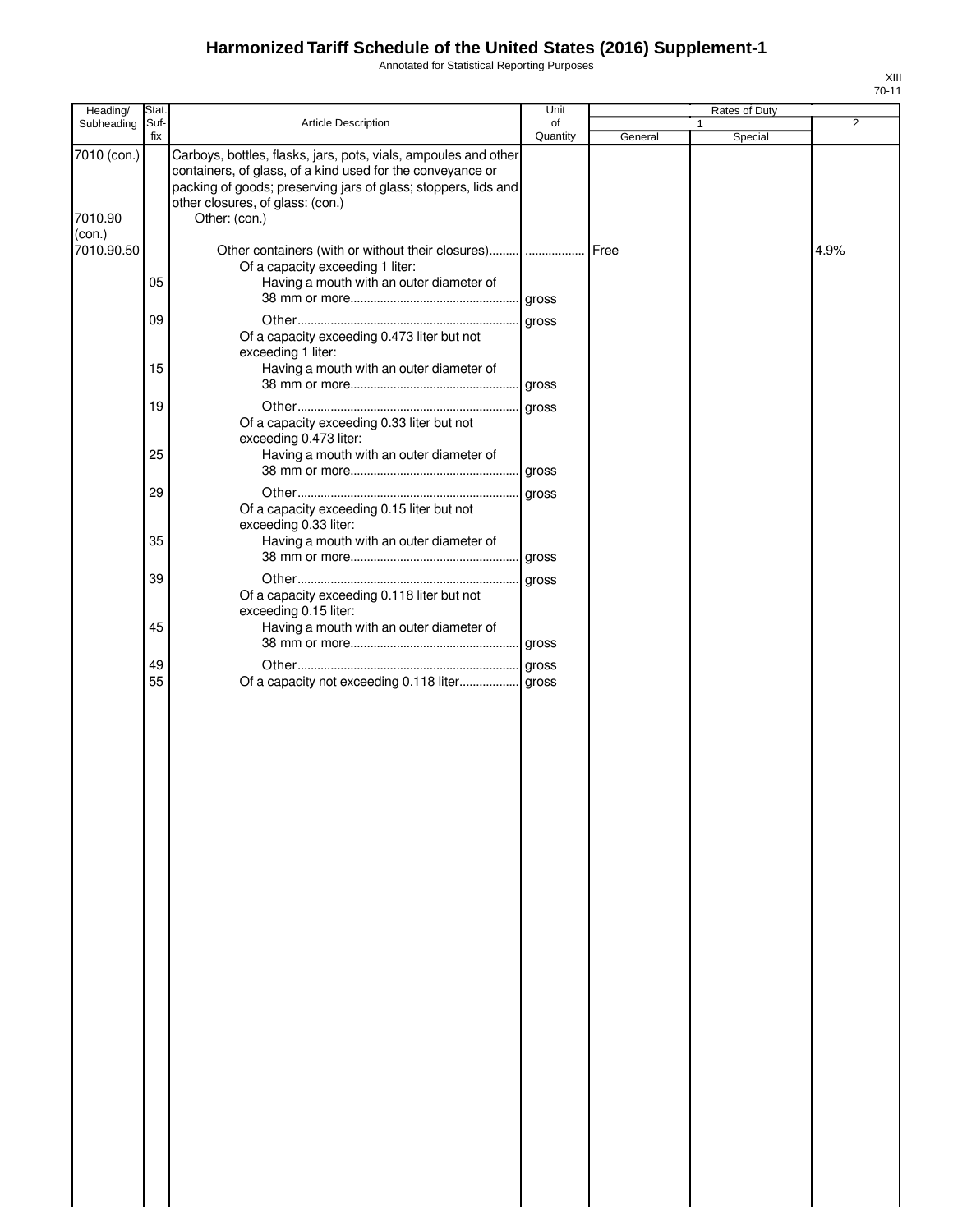Annotated for Statistical Reporting Purposes

| Heading/                   | Stat.       |                                                                                                                                                                  | Unit           |         | <b>Rates of Duty</b>                                                                           |                |
|----------------------------|-------------|------------------------------------------------------------------------------------------------------------------------------------------------------------------|----------------|---------|------------------------------------------------------------------------------------------------|----------------|
| Subheading                 | Suf-<br>fix | Article Description                                                                                                                                              | of<br>Quantity | General | $\mathbf{1}$<br>Special                                                                        | $\overline{2}$ |
| 7011                       |             | Glass envelopes (including bulbs and tubes), open, and glass<br>parts thereof, without fittings, for electric lamps, cathode-ray<br>tubes or the like:           |                |         |                                                                                                |                |
| 7011.10                    |             | For electric lighting:                                                                                                                                           |                |         |                                                                                                |                |
| 7011.10.10                 | 00          |                                                                                                                                                                  |                |         |                                                                                                | 20%            |
| 7011.10.50 00<br>7011.20   |             | For cathode-ray tubes:                                                                                                                                           |                |         | Free (A, AU, BH,<br>CA, CL, CO, D, E,<br>IL, JO, KR, MA,<br>MX, OM, P, PA,<br>PE, SG)          | 55%            |
| 7011.20.10 00              |             |                                                                                                                                                                  |                |         | Free (A, AU, BH,<br>CA, CL, CO, D, E,<br>IL, JO, MA, MX,<br>OM, P, PA, PE,<br>SG)<br>2.6% (KR) | 55%            |
| 7011.20.45 00              |             | Other:<br>Monochrome glass envelopes, the foregoing<br>certified by the importer as being for actual use in<br>automatic data processing machine data or graphic |                |         |                                                                                                |                |
|                            |             |                                                                                                                                                                  |                |         |                                                                                                | 55%            |
| 7011.20.85                 |             |                                                                                                                                                                  |                |         | Free (A, AU, BH,<br>CA, CL, CO, D, E,<br>IL, JO, MA, MX,<br>OM, P, PA, PE,<br>SG)<br>2.6% (KR) | 55%            |
|                            |             | Front panels for cathode-ray television picture<br>tubes, including video monitor tubes, color,<br>non-projection:                                               |                |         |                                                                                                |                |
|                            | 10          | With greatest diagonal measurement not                                                                                                                           |                |         |                                                                                                |                |
|                            | 25<br>40    |                                                                                                                                                                  |                |         |                                                                                                |                |
| 7011.90.00                 | 00          |                                                                                                                                                                  |                |         | Free (A, AU, BH,<br>CA, CL, CO, D, E,<br>IL, JO, KR, MA,<br>MX, OM, P, PA,<br>PE, SG)          | 55%            |
|                            |             |                                                                                                                                                                  |                |         |                                                                                                |                |
|                            |             |                                                                                                                                                                  |                |         |                                                                                                |                |
|                            |             |                                                                                                                                                                  |                |         |                                                                                                |                |
|                            |             |                                                                                                                                                                  |                |         |                                                                                                |                |
|                            |             |                                                                                                                                                                  |                |         |                                                                                                |                |
|                            |             |                                                                                                                                                                  |                |         |                                                                                                |                |
| 1/ See heading 9902.02.97. |             |                                                                                                                                                                  |                |         |                                                                                                |                |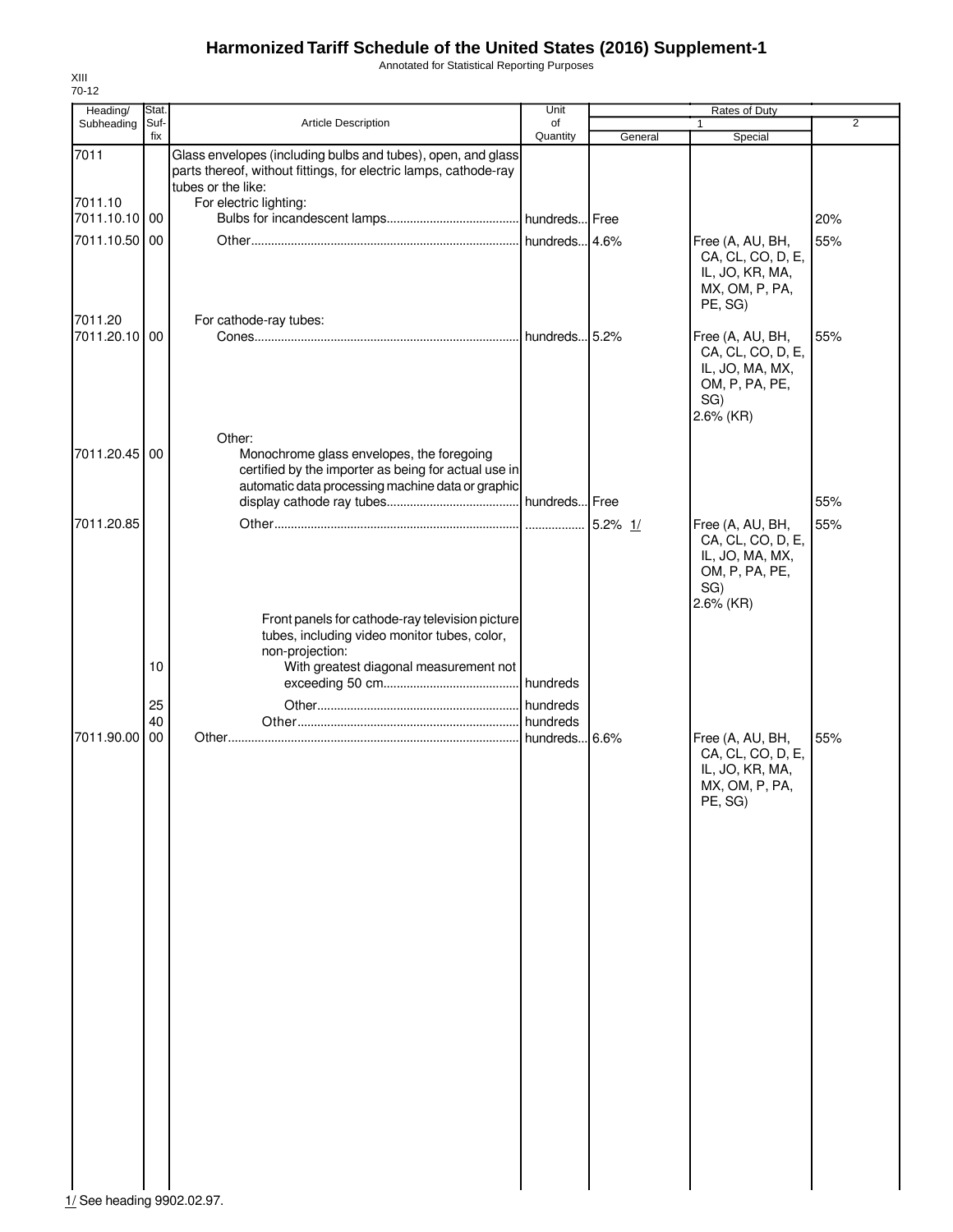Annotated for Statistical Reporting Purposes

| ı |  |
|---|--|
|   |  |

| Heading/                 | Stat.       |                                                                                                                                                                                                                                                                                                                                              | Unit           |         | Rates of Duty                                                                                  |     |
|--------------------------|-------------|----------------------------------------------------------------------------------------------------------------------------------------------------------------------------------------------------------------------------------------------------------------------------------------------------------------------------------------------|----------------|---------|------------------------------------------------------------------------------------------------|-----|
| Subheading               | Suf-<br>fix | Article Description                                                                                                                                                                                                                                                                                                                          | of<br>Quantity |         | 1                                                                                              | 2   |
| 7013                     |             | Glassware of a kind used for table, kitchen, toilet, office, indoor<br>decoration or similar purposes (other than that of heading 7010                                                                                                                                                                                                       |                | General | Special                                                                                        |     |
| 7013.10<br>7013.10.10 00 |             | or 7018):<br>Of glass-ceramics:<br>Kitchenware, non-glazed, greater than 75 percent by<br>volume crystalline, of lithium aluminosilicate, having a                                                                                                                                                                                           |                |         |                                                                                                |     |
|                          |             | linear coefficient of expansion not exceeding $10 \times 10^{-7}$<br>per Kelvin within a temperature range of 0°C to 300°C,<br>transparent, haze-free, exhibiting transmittances of<br>infrared radiations in excess of 75 percent at a<br>wavelength of 2.5 microns when measured on a<br>sample 3 mm in thickness, and containing β-quartz |                |         |                                                                                                |     |
|                          |             | solid solution as the predominant crystal phase                                                                                                                                                                                                                                                                                              | No             | .6.9%   | Free (A, AU, BH,<br>CA, CL, CO, D, E,<br>IL, JO, KR, MA,<br>MX, OM, P, PA,<br>PE, SG)          | 75% |
| 7013.10.50 00            |             |                                                                                                                                                                                                                                                                                                                                              | No             | 26%     | Free (A+, AU, BH,<br>CA, CL, CO, D, E,<br>IL, JO, MA, MX,<br>OM, P, PA, PE,<br>SG)<br>13% (KR) | 75% |
| 7013.22<br>7013.22.10 00 |             | Stemware drinking glasses, other than of glass-ceramics:<br>Of lead crystal:                                                                                                                                                                                                                                                                 | No             | 15%     | Free (A+, AU, BH,                                                                              | 60% |
|                          |             |                                                                                                                                                                                                                                                                                                                                              |                |         | CA, CL, CO, D, E,<br>IL, JO, MA, MX,<br>OM, P, PA, PE,<br>SG)<br>7.5% (KR)                     |     |
| 7013.22.20 00            |             |                                                                                                                                                                                                                                                                                                                                              |                | .14%    | Free (A+, AU, BH,<br>CA, CL, CO, D, E,<br>IL, JO, MA, MX,<br>OM, P, PA, PE,<br>SG)<br>7% (KR)  | 60% |
| 7013.22.30 00            |             |                                                                                                                                                                                                                                                                                                                                              |                |         | Free (A+, AU, BH,<br>CA, CL, CO, D, E,<br>IL, JO, KR, MA,<br>MX, OM, P, PA,<br>PE, SG)         | 60% |
| 7013.22.50 00            |             |                                                                                                                                                                                                                                                                                                                                              | No             | .3%     | Free (A, AU, BH,<br>CA, CL, CO, D, E,<br>IL, JO, KR, MA,<br>MX, OM, P, PA,<br>PE, SG)          | 60% |
|                          |             |                                                                                                                                                                                                                                                                                                                                              |                |         |                                                                                                |     |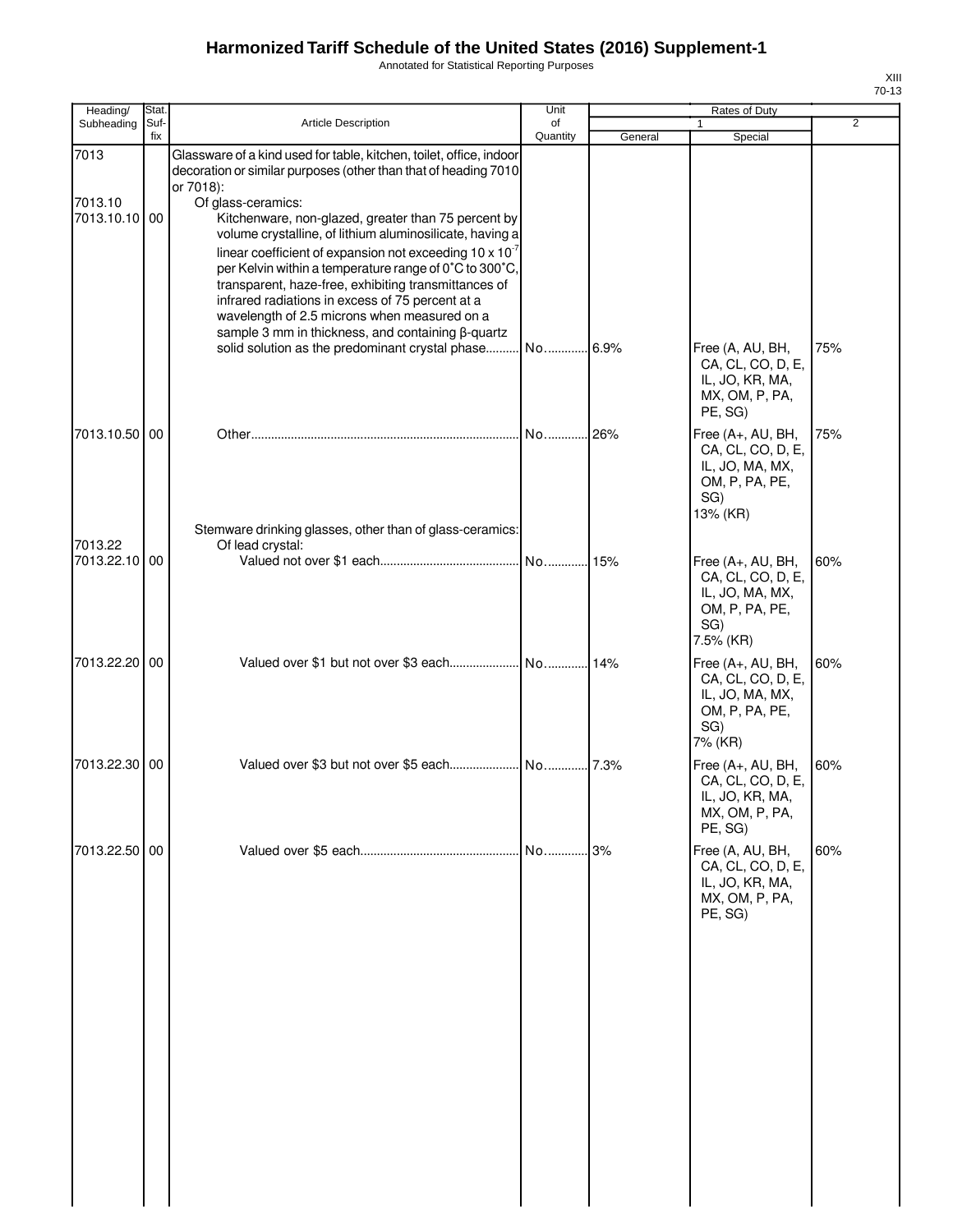Annotated for Statistical Reporting Purposes

| Heading/              | Stat.       |                                                                                                                                                                                                                                  | Unit           |         | Rates of Duty                                                                                   |                |
|-----------------------|-------------|----------------------------------------------------------------------------------------------------------------------------------------------------------------------------------------------------------------------------------|----------------|---------|-------------------------------------------------------------------------------------------------|----------------|
| Subheading            | Suf-<br>fix | <b>Article Description</b>                                                                                                                                                                                                       | of<br>Quantity | General | Special                                                                                         | $\overline{2}$ |
| 7013 (con.)           |             | Glassware of a kind used for table, kitchen, toilet, office, indoor<br>decoration or similar purposes (other than that of heading 7010<br>or 7018): (con.)<br>Stemware drinking glasses, other than of glass-ceramics:<br>(con.) |                |         |                                                                                                 |                |
| 7013.28<br>7013.28.05 | 00          | Other:<br>Pressed and toughened (specially tempered) No 12.5%                                                                                                                                                                    |                |         | Free (A+, AU, BH,<br>CA, CL, CO, D, E,<br>IL, JO, MA, MX,<br>OM, P, PA, PE,<br>SG)<br>6.2% (KR) | 50%            |
| 7013.28.10 00         |             | Other:<br>Valued not over \$0.30 each                                                                                                                                                                                            | No             | .28.5%  | Free (A+, AU, BH,<br>CA, CL, CO, D, E,<br>IL, JO, KR, MA,<br>MX, OM, P, PA,<br>PE, SG)          | 60%            |
| 7013.28.20            | 00          | Valued over \$0.30 but not over \$3 each No 22.5%<br>Valued over \$3 each:                                                                                                                                                       |                |         | Free (A+, AU, BH,<br>CA, CL, CO, D, E,<br>IL, JO, KR, MA,<br>MX, OM, P, PA,<br>PE, SG)          | 60%            |
| 7013.28.30 00         |             | Cut or engraved<br>Valued over \$3 but not over \$5                                                                                                                                                                              |                |         | Free (A+, AU, BH,<br>CA, CL, CO, D, E,<br>IL, JO, MA, MX,<br>OM, P, PA, PE,<br>SG)<br>5.6% (KR) | 60%            |
| 7013.28.40 00         |             |                                                                                                                                                                                                                                  |                |         | Free (A+, AU, BH,<br>CA, CL, CO, D, E,<br>IL, JO, KR, MA,<br>MX, OM, P, PA,<br>PE, SG)          | 60%            |
| 7013.28.50 00         |             | Other:<br>Valued over \$3 but not over \$5                                                                                                                                                                                       | No 7.5%        |         | Free (A+, AU, BH,<br>CA, CL, CO, D, E,<br>IL, JO, MA, MX,<br>OM, P, PA, PE,<br>SG)<br>3.7% (KR) | 60%            |
| 7013.28.60 00         |             | Valued over \$5 each                                                                                                                                                                                                             | . No           | .15%    | Free (A+, AU, BH,<br>CA, CL, CO, D, E,<br>IL, JO, MA, MX,<br>OM, P, PA, PE,<br>SG)<br>2.5% (KR) | 60%            |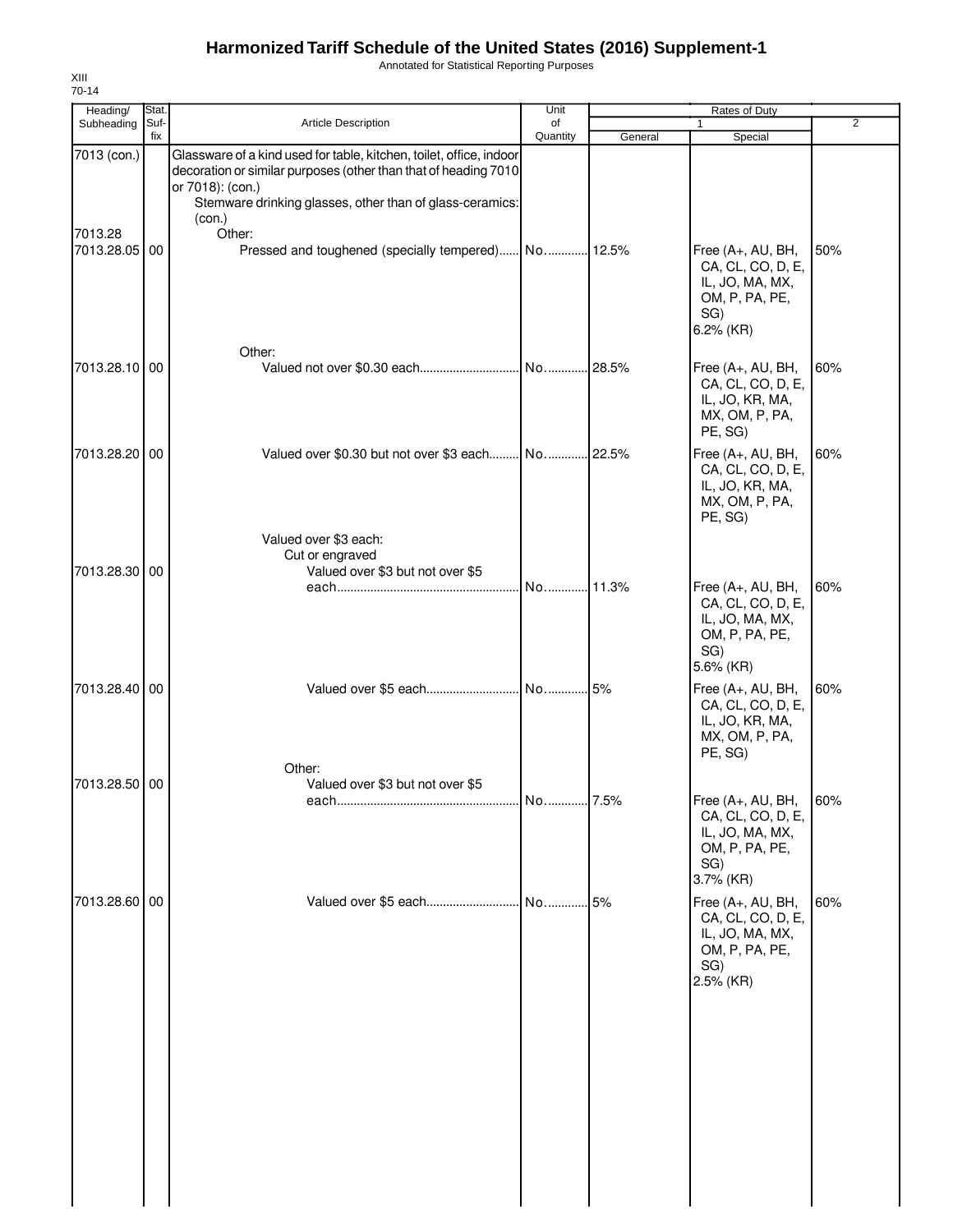Annotated for Statistical Reporting Purposes

| Heading/                                | Stat. |                                                                                                                                                                                                                                         | Unit           | Rates of Duty |                                                                                                 |                |
|-----------------------------------------|-------|-----------------------------------------------------------------------------------------------------------------------------------------------------------------------------------------------------------------------------------------|----------------|---------------|-------------------------------------------------------------------------------------------------|----------------|
| Subheading Suf-                         | fix   | Article Description                                                                                                                                                                                                                     | of<br>Quantity | General       | $\mathbf{1}$<br>Special                                                                         | $\overline{2}$ |
| 7013 (con.)<br>7013.33<br>7013.33.10 00 |       | Glassware of a kind used for table, kitchen, toilet, office, indoor<br>decoration or similar purposes (other than that of heading 7010<br>or 7018): (con.)<br>Other drinking glasses, other than of glass-ceramics:<br>Of lead crystal: |                |               | Free (A+, AU, BH,<br>CA, CL, CO, D, E,<br>IL, JO, MA, MX,<br>OM, P, PA, PE,<br>SG)<br>7.5% (KR) | 60%            |
| 7013.33.20 00                           |       |                                                                                                                                                                                                                                         |                |               | Free (A+, AU, BH,<br>CA, CL, CO, D, E,<br>IL, JO, MA, MX,<br>OM, P, PA, PE,<br>SG)<br>7% (KR)   | 60%            |
| 7013.33.30 00                           |       |                                                                                                                                                                                                                                         |                |               | Free (A+, AU, BH,<br>CA, CL, CO, D, E,<br>IL, JO, KR, MA,<br>MX, OM, P, PE,<br>SG)              | 60%            |
| 7013.33.50 00                           |       |                                                                                                                                                                                                                                         |                |               | Free (A, AU, BH,<br>CA, CL, CO, D, E,<br>IL, JO, KR, MA,<br>MX, OM, P, PA,<br>PE, SG)           | 60%            |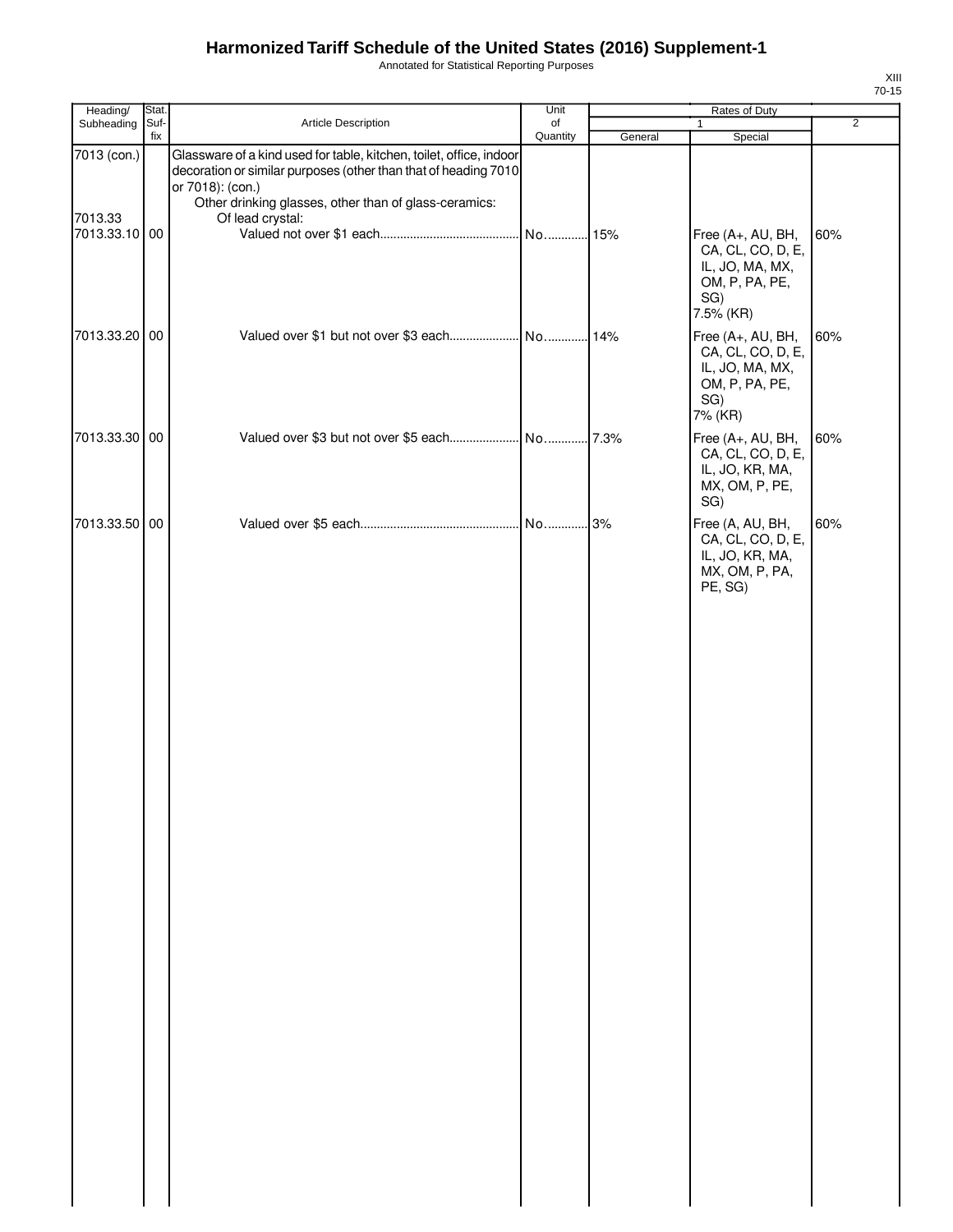Annotated for Statistical Reporting Purposes

| Heading/      | Stat.       |                                                                                                                                                            | Unit           |         | Rates of Duty                                                                                   |     |
|---------------|-------------|------------------------------------------------------------------------------------------------------------------------------------------------------------|----------------|---------|-------------------------------------------------------------------------------------------------|-----|
| Subheading    | Suf-<br>fix | <b>Article Description</b>                                                                                                                                 | of<br>Quantity | General | Special                                                                                         | 2   |
| 7013 (con.)   |             | Glassware of a kind used for table, kitchen, toilet, office, indoor<br>decoration or similar purposes (other than that of heading 7010<br>or 7018): (con.) |                |         |                                                                                                 |     |
| 7013.37       |             | Other drinking glasses, other than of glass-ceramics: (con.)<br>Other:                                                                                     |                |         |                                                                                                 |     |
| 7013.37.05 00 |             | Pressed and toughened (specially tempered) No 12.5%<br>Other:                                                                                              |                |         | Free (A+, AU, BH,<br>CA, CL, CO, D, E,<br>IL, JO, MA, MX,<br>OM, P, PA, PE,<br>SG)<br>6.2% (KR) | 50% |
| 7013.37.10 00 |             |                                                                                                                                                            |                |         | Free (A+, AU, BH,<br>CA, CL, CO, D, E,<br>IL, JO, KR, MA,<br>MX, OM, P, PA,<br>PE, SG)          | 60% |
| 7013.37.20 00 |             | Valued over \$0.30 but not over \$3 each No 22.5%                                                                                                          |                |         | Free (A+, AU, BH,<br>CA, CL, CO, D, E,<br>IL, JO, KR, MA,<br>MX, OM, P, PA,<br>PE, SG)          | 60% |
| 7013.37.30 00 |             | Valued over \$3 each:<br>Cut or engraved:<br>Valued over \$3 but not over \$5                                                                              |                |         |                                                                                                 |     |
|               |             |                                                                                                                                                            | No 11.3%       |         | Free (A+, AU, BH,<br>CA, CL, CO, D, E,<br>IL, JO, MA, MX,<br>OM, P, PA, PE,<br>SG)<br>5.6% (KR) | 60% |
| 7013.37.40 00 |             | Other:                                                                                                                                                     |                |         | Free (A+, AU, BH,<br>CA, CL, CO, D, E,<br>IL, JO, KR, MA,<br>MX, OM, P, PA,<br>PE, SG)          | 60% |
| 7013.37.50 00 |             | Valued over \$3 but not over \$5                                                                                                                           |                |         |                                                                                                 |     |
|               |             |                                                                                                                                                            |                |         | Free (A+, AU, BH,<br>CA, CL, CO, D, E,<br>IL, JO, MA, MX,<br>OM, P, PA, PE,<br>SG)<br>3.7% (KR) | 60% |
| 7013.37.60 00 |             |                                                                                                                                                            |                | .5%     | Free (A+, AU, BH,<br>CA, CL, CO, D, E,<br>IL, JO, MA, MX,<br>OM, P, PA, PE,<br>SG)<br>2.5% (KR) | 60% |
|               |             |                                                                                                                                                            |                |         |                                                                                                 |     |
|               |             |                                                                                                                                                            |                |         |                                                                                                 |     |
|               |             |                                                                                                                                                            |                |         |                                                                                                 |     |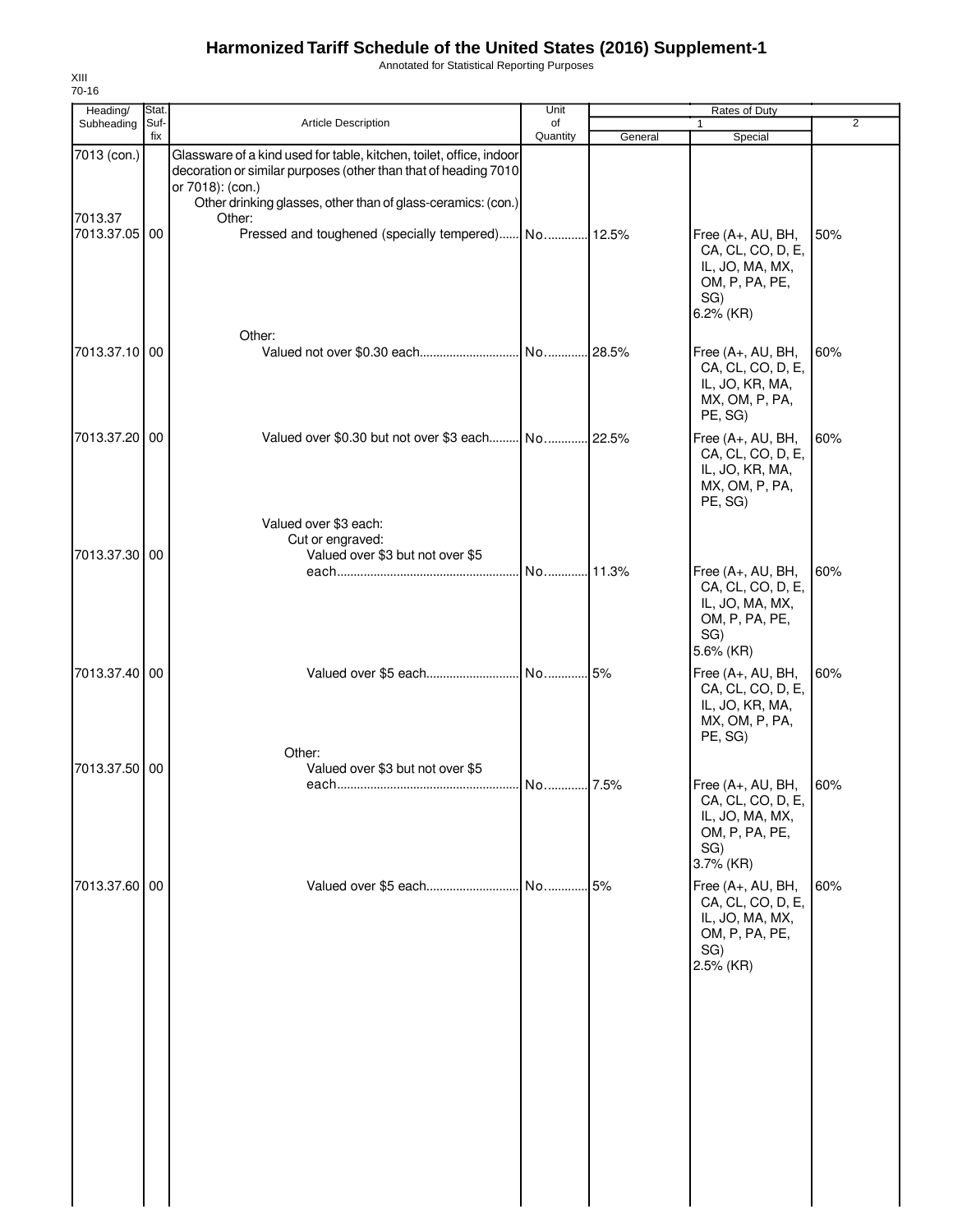Annotated for Statistical Reporting Purposes

| Heading/                 | Stat.       |                                                                                                                                                                                                                                                                                      | Unit           |         | Rates of Duty                                                                                        |                |
|--------------------------|-------------|--------------------------------------------------------------------------------------------------------------------------------------------------------------------------------------------------------------------------------------------------------------------------------------|----------------|---------|------------------------------------------------------------------------------------------------------|----------------|
| Subheading               | Suf-<br>fix | <b>Article Description</b>                                                                                                                                                                                                                                                           | of<br>Quantity | General | 1<br>Special                                                                                         | $\overline{2}$ |
| 7013 (con.)              |             | Glassware of a kind used for table, kitchen, toilet, office, indoor<br>decoration or similar purposes (other than that of heading 7010<br>or 7018): (con.)<br>Glassware of a kind used for table (other than drinking<br>glasses) or kitchen purposes, other than of glass-ceramics: |                |         |                                                                                                      |                |
| 7013.41<br>7013.41.10 00 |             | Of lead crystal:                                                                                                                                                                                                                                                                     |                |         | Free (A+, AU, BH,<br>CA, CL, CO, D, E,<br>IL, JO, MA, MX,<br>OM, P, PA, PE,<br>SG)<br>7.5% (KR)      | 60%            |
| 7013.41.20 00            |             |                                                                                                                                                                                                                                                                                      |                |         | Free (A+, AU, BH,<br>CA, CL, CO, D, E,<br>IL, JO, MA, MX,<br>OM, P, PA, PE,<br>SG)<br>7% (KR)        | 60%            |
| 7013.41.30 00            |             |                                                                                                                                                                                                                                                                                      |                |         | Free (A, AU, BH,<br>CA, CL, CO, D, E,<br>IL, JO, MA, MX,<br>OM, P, PA, PE,<br>SG)<br>5.2% (KR)       | 60%            |
| 7013.41.50 00<br>7013.42 |             | Of glass having a linear coefficient of expansion not                                                                                                                                                                                                                                |                |         | Free (A, AU, BH,<br>CA, CL, CO, D, E,<br>IL, JO, KR, MA,<br>MX, OM, P, PA,<br>PE, SG)                | 60%            |
|                          |             | exceeding $5 \times 10^{-6}$ per Kelvin within a temperature<br>range of 0°C to 300°C:                                                                                                                                                                                               |                |         |                                                                                                      |                |
| 7013.42.10 00            |             | Pressed and toughened (specially tempered) No 12.5%                                                                                                                                                                                                                                  |                |         | Free (A+, AU, BH,<br>CA, CL, CO, D, E,<br>IL, JO, MA, MX,<br>OM, P, PA, PE,<br>SG)<br>6.2% (KR)      | 50%            |
| 7013.42.20 00            |             | Other:                                                                                                                                                                                                                                                                               |                |         | Free (A+, AU, BH,<br>CA, CL, CO, D, E,<br>IL, JO, MA, MX,<br>OM, P, PA, PE,<br>SG)<br>11.2% (KR)     | 60%            |
| 7013.42.30 00            |             |                                                                                                                                                                                                                                                                                      |                |         | Free $(A+, AU, BH,$<br>CA, CL, CO, D, E,<br>IL, JO, MA, MX,<br>OM, P, PA, PE,<br>SG)<br>$5.6\%$ (KR) | 60%            |
| 7013.42.40 00            |             |                                                                                                                                                                                                                                                                                      |                | 17.2%   | Free (A+, AU, BH,<br>CA, CL, CO, D, E,<br>IL, JO, KR, MA,<br>MX, OM, P, PA,<br>PE, SG)               | 60%            |
|                          |             |                                                                                                                                                                                                                                                                                      |                |         |                                                                                                      |                |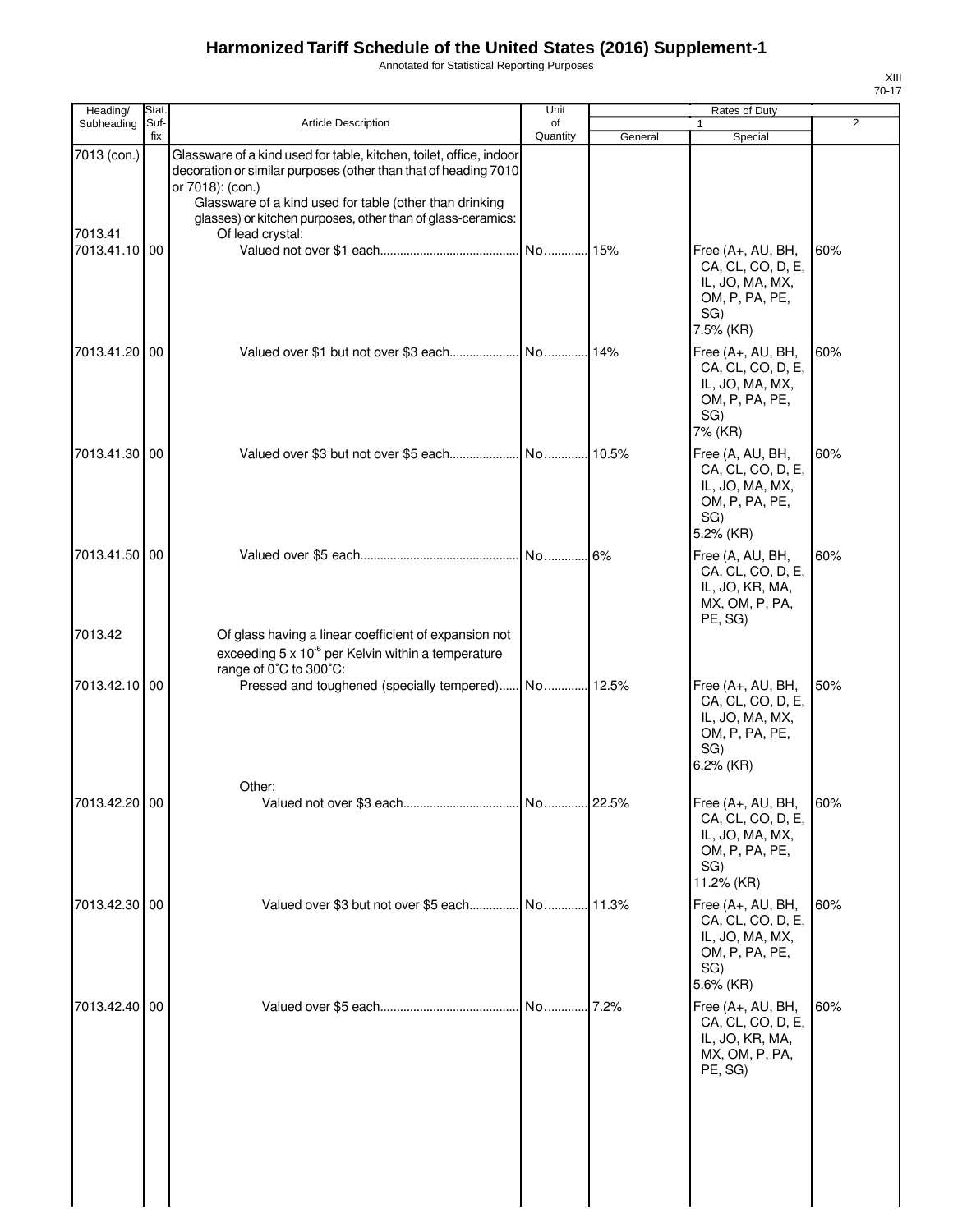Annotated for Statistical Reporting Purposes

| Heading/                 | Stat.       |                                                                                                                                                                                                                                                                                                | Unit           |         | Rates of Duty                                                                                   |                |
|--------------------------|-------------|------------------------------------------------------------------------------------------------------------------------------------------------------------------------------------------------------------------------------------------------------------------------------------------------|----------------|---------|-------------------------------------------------------------------------------------------------|----------------|
| Subheading               | Suf-<br>fix | Article Description                                                                                                                                                                                                                                                                            | of<br>Quantity | General | Special                                                                                         | $\overline{2}$ |
| 7013 (con.)              |             | Glassware of a kind used for table, kitchen, toilet, office, indoor<br>decoration or similar purposes (other than that of heading 7010<br>or 7018): (con.)<br>Glassware of a kind used for table (other than drinking<br>glasses) or kitchen purposes, other than of glass-ceramics:<br>(con.) |                |         |                                                                                                 |                |
| 7013.49<br>7013.49.10 00 |             | Other:<br>Pressed and toughened (specially tempered) No 12.5%                                                                                                                                                                                                                                  |                |         | Free (A+, AU, BH,<br>CA, CL, CO, D, E,<br>IL, JO, MA, MX,<br>OM, P, PA, PE,<br>SG)<br>6.2% (KR) | 50%            |
| 7013.49.20               | 00          | Other:                                                                                                                                                                                                                                                                                         |                |         | Free (A+, AU, BH,<br>CA, CL, CO, D, E,<br>IL, JO, KR, MA,<br>MX, OM, P, PA,<br>PE, SG)          | 60%            |
| 7013.49.30 00            |             | Valued over \$3 each:<br>Cut or engraved:<br>Valued over \$3 but not over \$5                                                                                                                                                                                                                  |                |         | Free (A+, AU, BH,<br>CA, CL, CO, D, E,<br>IL, JO, MA, MX,<br>OM, P, PA, PE,<br>SG)<br>5.6% (KR) | 60%            |
| 7013.49.40 00            |             | Other:                                                                                                                                                                                                                                                                                         |                |         | Free (A+, AU, BH,<br>CA, CL, CO, D, E,<br>IL, JO, KR, MA,<br>MX, OM, P, PA,<br>PE, SG)          | 60%            |
| 7013.49.50 00            |             | Valued over \$3 but not over \$5                                                                                                                                                                                                                                                               | No15%          |         | Free (A+, AU, BH,<br>CA, CL, CO, D, E,<br>IL, JO, MA, MX,<br>OM, P, PA, PE,<br>SG)<br>7.5% (KR) | 60%            |
| 7013.49.60 00            |             |                                                                                                                                                                                                                                                                                                |                |         | Free (A+, AU, BH,<br>CA, CL, CO, D, E,<br>IL, JO, KR, MA,<br>MX, OM, P, PA,<br>PE, SG)          | 60%            |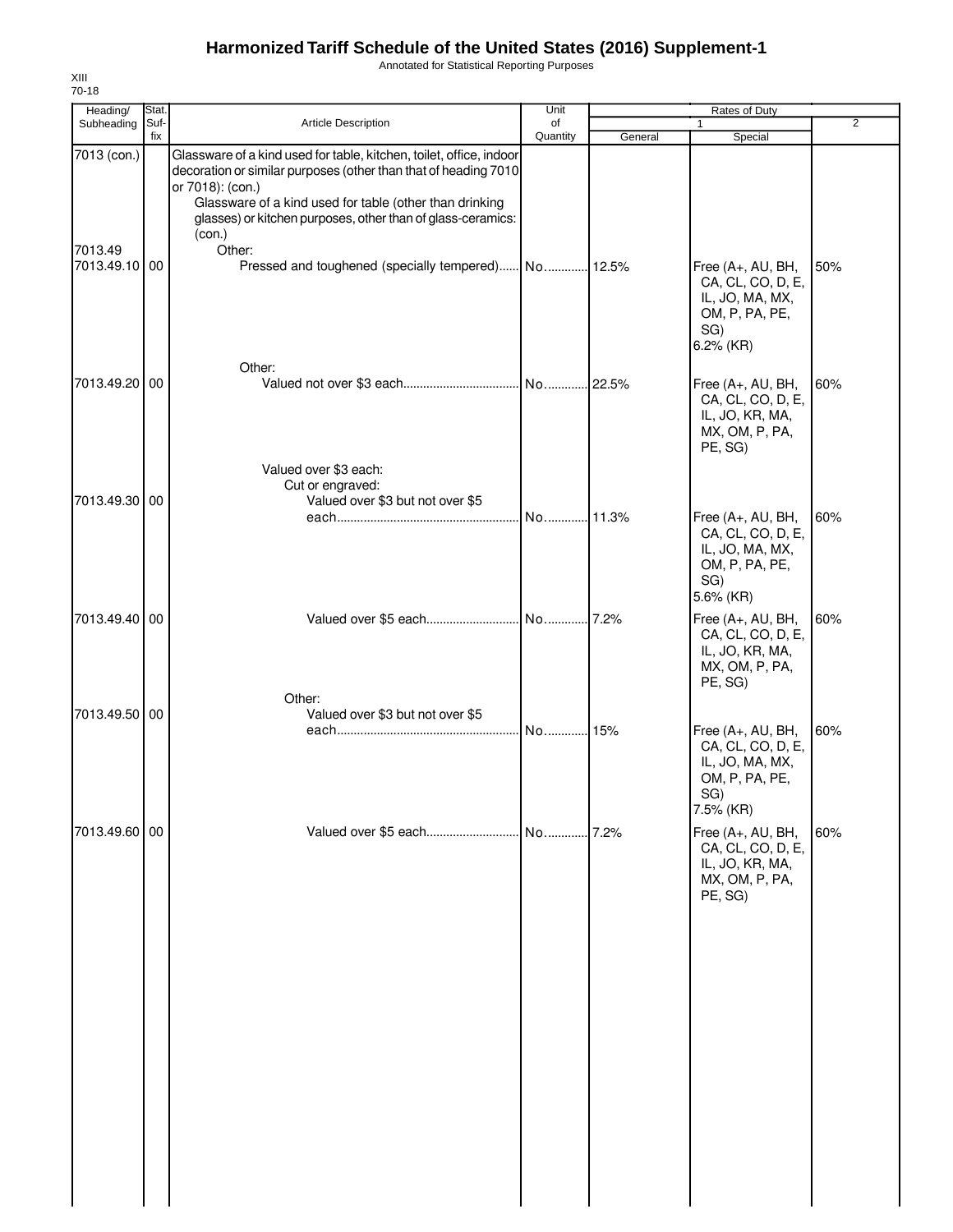Annotated for Statistical Reporting Purposes

| Heading/                                | Stat.       |                                                                                                                                                                                                                                                                                                                                                                                   | Unit           |         | Rates of Duty                                                                                   |                |
|-----------------------------------------|-------------|-----------------------------------------------------------------------------------------------------------------------------------------------------------------------------------------------------------------------------------------------------------------------------------------------------------------------------------------------------------------------------------|----------------|---------|-------------------------------------------------------------------------------------------------|----------------|
| Subheading                              | Suf-<br>fix | <b>Article Description</b>                                                                                                                                                                                                                                                                                                                                                        | of<br>Quantity | General | 1<br>Special                                                                                    | $\overline{2}$ |
| 7013 (con.)<br>7013.91<br>7013.91.10 00 |             | Glassware of a kind used for table, kitchen, toilet, office, indoor<br>decoration or similar purposes (other than that of heading 7010<br>or 7018): (con.)<br>Other glassware:<br>Of lead crystal:                                                                                                                                                                                | No 20%         |         | Free (A+, AU, BH,                                                                               | 60%            |
|                                         |             |                                                                                                                                                                                                                                                                                                                                                                                   |                |         | CA, CL, CO, D, E,<br>IL, JO, MA, MX,<br>OM, P, PA, PE,<br>SG)<br>10% (KR)                       |                |
| 7013.91.20 00                           |             |                                                                                                                                                                                                                                                                                                                                                                                   |                |         | Free (A+, AU, BH,<br>CA, CL, CO, D, E,<br>IL, JO, MA, MX,<br>OM, P, PA, PE,<br>SG)<br>7% (KR)   | 60%            |
| 7013.91.30 00                           |             |                                                                                                                                                                                                                                                                                                                                                                                   | No             | 10.5%   | Free (A+, AU, BH,<br>CA, CL, CO, D, E,<br>IL, JO, MA, MX,<br>OM, P, PA, PE,<br>SG)<br>5.2% (KR) | 60%            |
| 7013.91.50 00                           |             |                                                                                                                                                                                                                                                                                                                                                                                   | No 6%          |         | Free (A, AU, BH,<br>CA, CL, CO, D, E,<br>IL, JO, KR, MA,<br>MX, OM, P, PA,<br>PE, SG)           | 60%            |
| 7013.99<br>7013.99.10 00                |             | Other:<br>Glassware decorated with metal flecking, glass<br>pictorial scenes or glass thread- or ribbon-like<br>effects, any of the foregoing embedded or<br>introduced into the body of the glassware prior to<br>its solidification; millefiori glassware; glassware<br>colored prior to solidification, and characterized<br>by random distribution of numerous bubbles, seeds |                |         |                                                                                                 |                |
|                                         |             | or stones, throughout the mass of the glass                                                                                                                                                                                                                                                                                                                                       | No             | 15%     | Free (A+, AU, BH,<br>CA, CL, CO, D, E,<br>IL, JO, MA, MX,<br>OM, P, PA, PE,<br>SG)<br>7.5% (KR) | 60%            |
| 7013.99.20 00                           |             | Pressed and toughened (specially tempered) No                                                                                                                                                                                                                                                                                                                                     |                | 12.5%   | Free (A+, AU, BH,<br>CA, CL, CO, D, E,<br>IL, JO, MA, MX,<br>OM, P, PA, PE,<br>SG)<br>6.2% (KR) | 50%            |
|                                         |             |                                                                                                                                                                                                                                                                                                                                                                                   |                |         |                                                                                                 |                |
|                                         |             |                                                                                                                                                                                                                                                                                                                                                                                   |                |         |                                                                                                 |                |
|                                         |             |                                                                                                                                                                                                                                                                                                                                                                                   |                |         |                                                                                                 |                |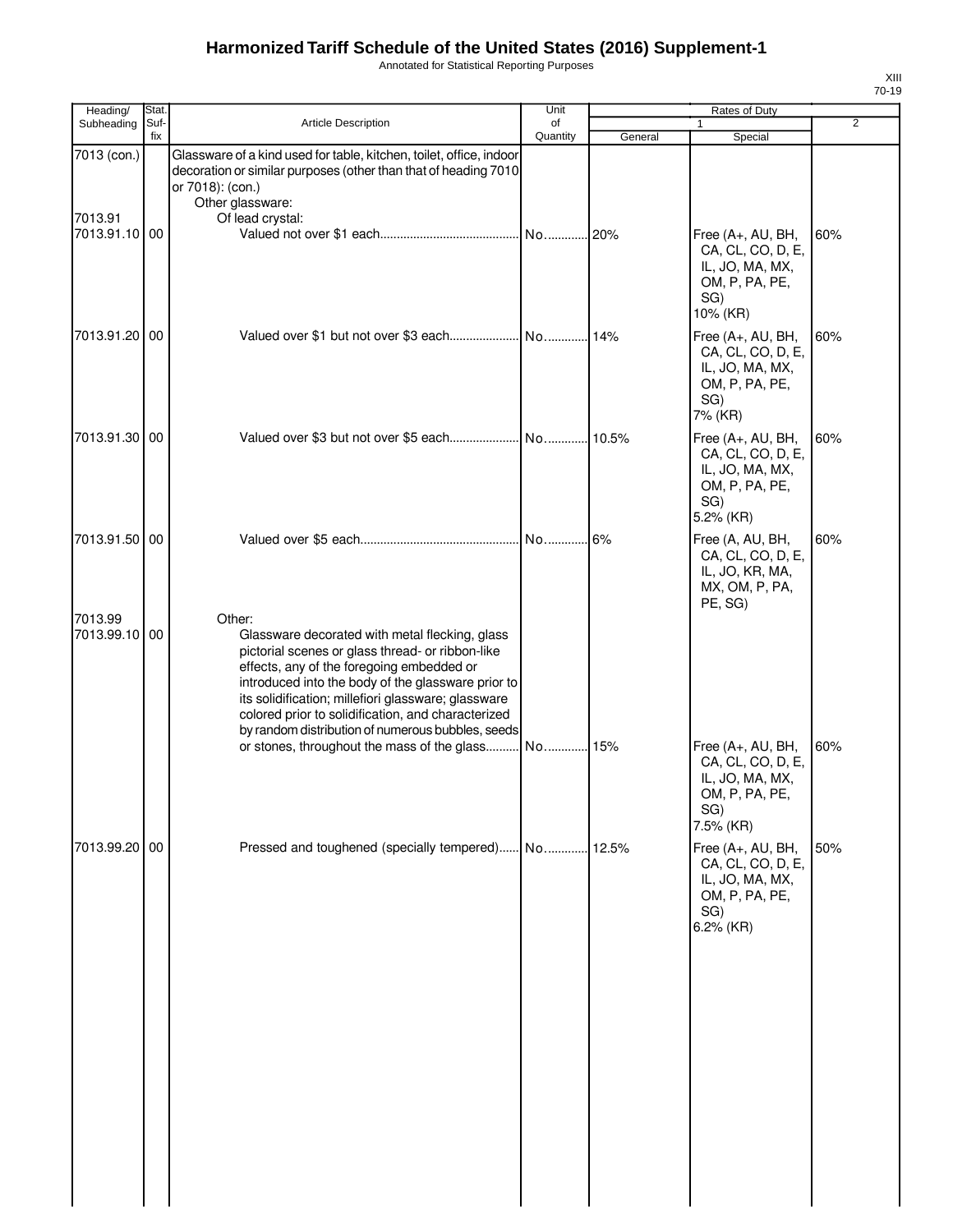Annotated for Statistical Reporting Purposes

| Heading/               | Stat.       |                                                                                                                                                                                                        | Unit           |         | Rates of Duty                                                                                    |                |
|------------------------|-------------|--------------------------------------------------------------------------------------------------------------------------------------------------------------------------------------------------------|----------------|---------|--------------------------------------------------------------------------------------------------|----------------|
| Subheading             | Suf-<br>fix | <b>Article Description</b>                                                                                                                                                                             | of<br>Quantity | General | 1<br>Special                                                                                     | $\overline{2}$ |
| 7013 (con.)<br>7013.99 |             | Glassware of a kind used for table, kitchen, toilet, office, indoor<br>decoration or similar purposes (other than that of heading 7010<br>or 7018): (con.)<br>Other glassware: (con.)<br>Other: (con.) |                |         |                                                                                                  |                |
| (con.)                 |             |                                                                                                                                                                                                        |                |         |                                                                                                  |                |
| 7013.99.30 00          |             | Other:<br>Smokers' articles; perfume bottles fitted with                                                                                                                                               | No             | 9%      | Free (A, AU, BH,<br>CA, CL, CO, D, E,<br>IL, JO, KR, MA,<br>MX, OM, P, PA,                       | 60%            |
| 7013.99.35             | 00          |                                                                                                                                                                                                        | No 6.6%        |         | PE, SG)<br>Free (A, AU, BH,<br>CA, CL, CO, D, E,<br>IL, JO, KR, MA,<br>MX, OM, P, PA,<br>PE, SG) | 55%            |
| 7013.99.40 00          |             | Other:                                                                                                                                                                                                 |                | 38%     | Free (A+, AU, BH,<br>CA, CL, CO, D, E,<br>IL, JO, MA, MX,<br>OM, P, PA, PE,<br>SG)<br>19% (KR)   | 60%            |
| 7013.99.50             | 00          | Valued over \$0.30 but not over \$3 each No                                                                                                                                                            |                | 30%     | Free (A+, AU, BH,<br>CA, CL, CO, D, E,<br>IL, JO, MA, MX,<br>OM, P, PA, PE,<br>SG)<br>15% (KR)   | 60%            |
| 7013.99.60 00          |             | Valued over \$3 each:<br>Cut or engraved:<br>Valued over \$3 but not over \$5                                                                                                                          | No             | 15%     | Free (A+, AU, BH,<br>CA, CL, CO, D, E,<br>IL, JO, MA, MX,<br>OM, P, PA, PE,<br>SG)<br>7.5% (KR)  | 60%            |
| 7013.99.70 00          |             | Valued over \$5 each No 7.2%                                                                                                                                                                           |                |         | Free (A+, AU, BH,<br>CA, CL, CO, D, E,<br>IL, JO, KR, MA,<br>MX, OM, P, PA,<br>PE, SG)           | 60%            |
| 7013.99.80             | 00          | Other:<br>Valued over \$3 but not over \$5                                                                                                                                                             |                |         | Free (A+, AU, BH,<br>CA, CL, CO, D, E,<br>IL, JO, MA, MX,<br>OM, P, PA, PE,<br>SG)<br>5.6% (KR)  | 60%            |
| 7013.99.90             | 00          | Valued over \$5 each                                                                                                                                                                                   | . No.  7.2%    |         | Free (A+, AU, BH,<br>CA, CL, CO, D, E,<br>IL, JO, KR, MA,<br>MX, OM, P, PA,<br>PE, SG)           | 60%            |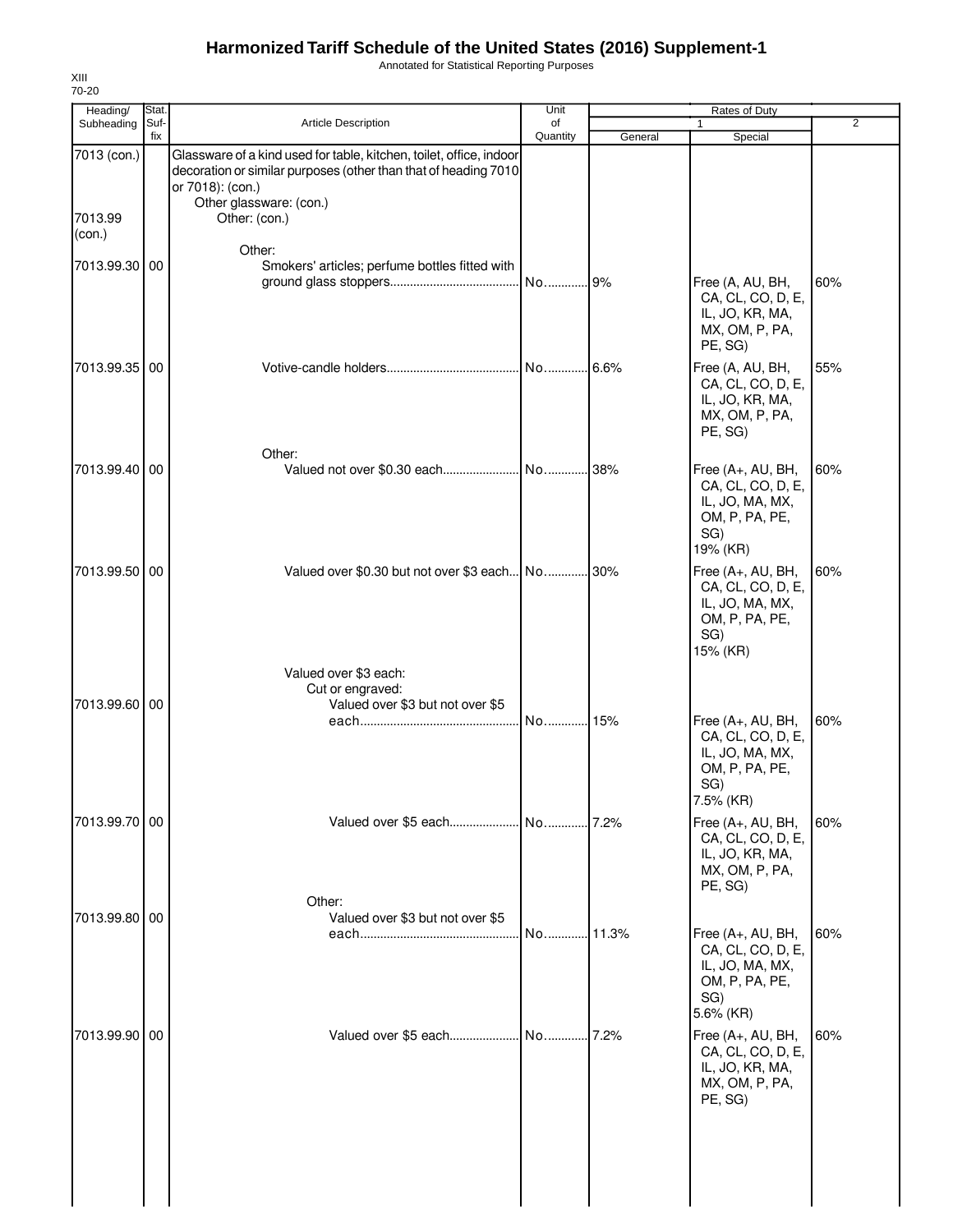Annotated for Statistical Reporting Purposes

| Heading/              | Stat.       |                                                                                                                                                                                                                                                                                                                                                                                                                                                                                                                                            | Unit           |         | Rates of Duty                                                                            |                |
|-----------------------|-------------|--------------------------------------------------------------------------------------------------------------------------------------------------------------------------------------------------------------------------------------------------------------------------------------------------------------------------------------------------------------------------------------------------------------------------------------------------------------------------------------------------------------------------------------------|----------------|---------|------------------------------------------------------------------------------------------|----------------|
| Subheading            | Suf-<br>fix | <b>Article Description</b>                                                                                                                                                                                                                                                                                                                                                                                                                                                                                                                 | of<br>Quantity | General | 1<br>Special                                                                             | $\overline{2}$ |
| 7014.00               |             | Signaling glassware and optical elements of glass (other than<br>those of heading 7015), not optically worked:<br>Optical elements:                                                                                                                                                                                                                                                                                                                                                                                                        |                |         |                                                                                          |                |
| 7014.00.10 00         |             |                                                                                                                                                                                                                                                                                                                                                                                                                                                                                                                                            |                |         | Free (A, AU, BH,<br>CA, CL, CO, D, E,<br>IL, JO, KR, MA,<br>MX, OM, P, PA,<br>PE, SG)    | 40%            |
| 7014.00.20 00         |             |                                                                                                                                                                                                                                                                                                                                                                                                                                                                                                                                            |                | 5%      | Free (A, AU, B, BH,<br>CA, CL, CO, D, E,<br>IL, JO, KR, MA,<br>MX, OM, P, PA,<br>PE, SG) | 50%            |
| 7014.00.30   00       |             | Other:                                                                                                                                                                                                                                                                                                                                                                                                                                                                                                                                     |                |         | Free (A, AU, B, BH,<br>CA, CL, CO, D, E,<br>IL, JO, KR, MA,<br>MX, OM, P, PA,<br>PE, SG) | 60%            |
| 7014.00.50 00         |             |                                                                                                                                                                                                                                                                                                                                                                                                                                                                                                                                            |                |         | Free (A, AU, B, BH,<br>CA, CL, CO, D, E,<br>IL, JO, KR, MA,<br>MX, OM, P, PA,<br>PE, SG) | 60%            |
| 7015                  |             | Clock or watch glasses and similar glasses, glasses for<br>noncorrective or corrective spectacles, curved, bent, hollowed<br>or the like, not optically worked; hollow glass spheres and their<br>segments, for the manufacture of such glasses:                                                                                                                                                                                                                                                                                           |                |         |                                                                                          |                |
| 7015.10.00            | 00          |                                                                                                                                                                                                                                                                                                                                                                                                                                                                                                                                            |                |         |                                                                                          | 40%            |
| 7015.90               |             | Other:                                                                                                                                                                                                                                                                                                                                                                                                                                                                                                                                     |                |         |                                                                                          |                |
| 7015.90.10 00         |             | Watch glasses:                                                                                                                                                                                                                                                                                                                                                                                                                                                                                                                             |                |         |                                                                                          | 60%            |
| 7015.90.20            | 00          |                                                                                                                                                                                                                                                                                                                                                                                                                                                                                                                                            |                |         |                                                                                          | 60%            |
| 7015.90.50            | 00          |                                                                                                                                                                                                                                                                                                                                                                                                                                                                                                                                            |                |         |                                                                                          | 60%            |
| 7016<br>7016.10.00 00 |             | Paving blocks, slabs, bricks, squares, tiles and other articles<br>of pressed or molded glass, whether or not wired, of a kind<br>used for building or construction purposes; glass cubes and<br>other glass smallwares, whether or not on a backing, for<br>mosaics or similar decorative purposes; leaded glass windows<br>and the like; multicellular or foam glass in blocks, panels,<br>plates, shells or similar forms:<br>Glass cubes and other glass smallwares, whether or not<br>on a backing, for mosaics or similar decorative |                |         |                                                                                          |                |
| 7016.90               |             | Other:                                                                                                                                                                                                                                                                                                                                                                                                                                                                                                                                     |                | 2.7%    | Free (A, AU, BH,<br>CA, CL, CO, D, E,<br>IL, JO, KR, MA,<br>MX, OM, P, PA,<br>PE, SG)    | 60%            |
| 7016.90.10            |             | Paving blocks, slabs, bricks, squares, tiles and other                                                                                                                                                                                                                                                                                                                                                                                                                                                                                     |                | 8%      | Free (A, AU, BH,<br>CA, CL, CO, D, E,<br>IL, JO, KR, MA,<br>MX, OM, P, PA,<br>PE, SG)    | 60%            |
|                       | 10<br>50    |                                                                                                                                                                                                                                                                                                                                                                                                                                                                                                                                            |                |         |                                                                                          |                |
| 7016.90.50            | 00          |                                                                                                                                                                                                                                                                                                                                                                                                                                                                                                                                            |                | .15%    | Free (A, AU, BH,<br>CA, CL, CO, D, E,<br>IL, JO, KR, MA,<br>MX, OM, P, PA,<br>PE, SG)    | 60%            |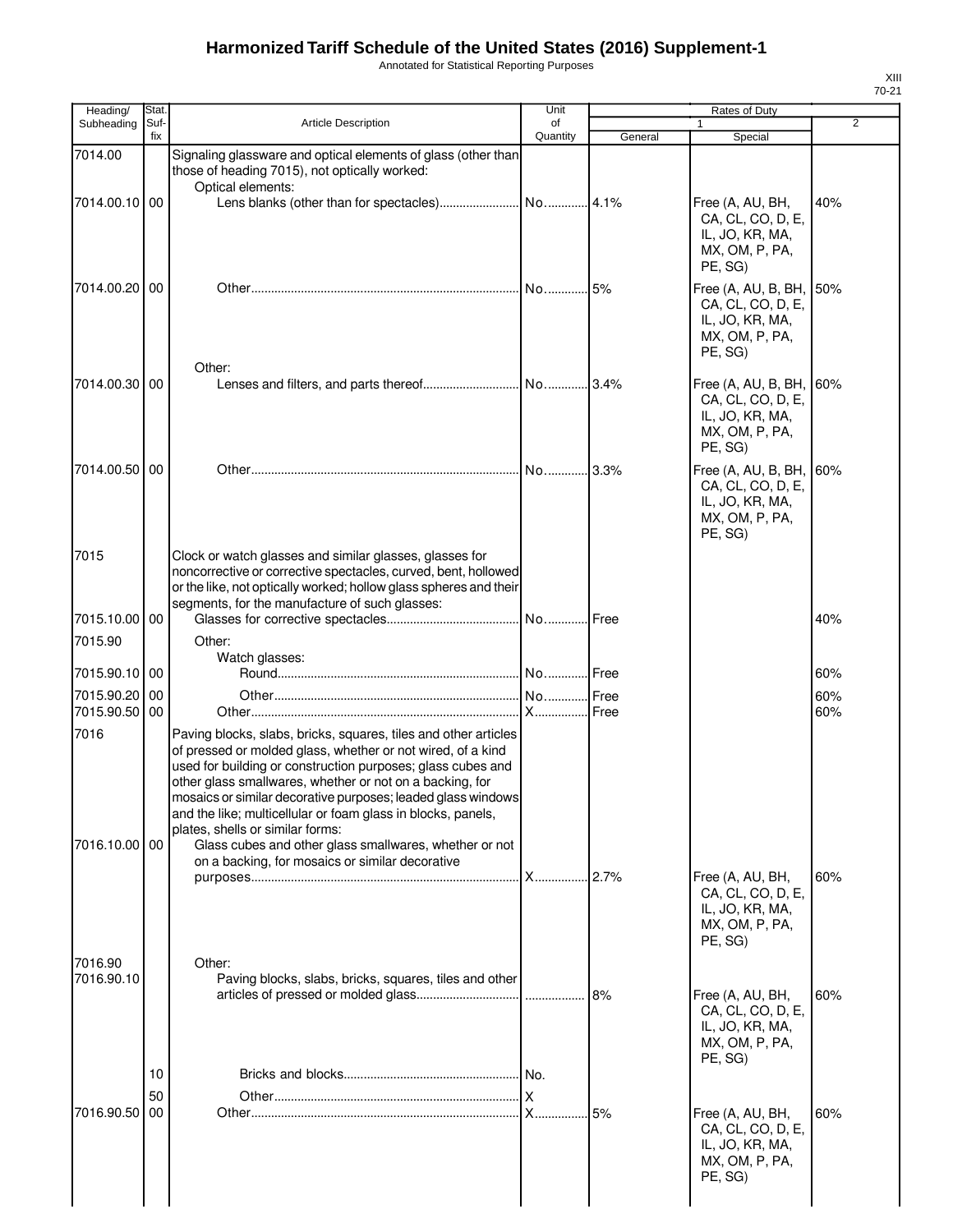Annotated for Statistical Reporting Purposes

| Heading/                         | Stat.       |                                                                                                                                                                                                                                                                                                                                                                                                                                                                                                                                                                                                 | Unit           |             | Rates of Duty                                                                          |                |
|----------------------------------|-------------|-------------------------------------------------------------------------------------------------------------------------------------------------------------------------------------------------------------------------------------------------------------------------------------------------------------------------------------------------------------------------------------------------------------------------------------------------------------------------------------------------------------------------------------------------------------------------------------------------|----------------|-------------|----------------------------------------------------------------------------------------|----------------|
| Subheading                       | Suf-<br>fix | <b>Article Description</b>                                                                                                                                                                                                                                                                                                                                                                                                                                                                                                                                                                      | of<br>Quantity | General     | $\mathbf{1}$<br>Special                                                                | $\overline{2}$ |
| 7017<br>7017.10<br>7017.10.30 00 |             | Laboratory, hygienic or pharmaceutical glassware, whether or<br>not graduated or calibrated:<br>Of fused quartz or other fused silica:<br>Quartz reactor tubes and holders designed for insertion<br>into diffusion and oxidation furnaces for production of                                                                                                                                                                                                                                                                                                                                    | <b>X</b> Free  |             |                                                                                        | 50%            |
| 7017.10.60 00                    |             |                                                                                                                                                                                                                                                                                                                                                                                                                                                                                                                                                                                                 | <b>X</b>       | .4.6%       | Free (A, AU, BH,<br>CA, CL, CO, D, E,<br>IL, JO, KR, MA,<br>MX, OM, P, PA,<br>PE, SG)  | 50%            |
| 7017.20.00 00                    |             | Of other glass having a linear coefficient of expansion not<br>exceeding $5 \times 10^{-6}$ per Kelvin within a temperature range                                                                                                                                                                                                                                                                                                                                                                                                                                                               | X              | $.6.7\%$ 1/ | Free (A, AU, BH,<br>CA, CL, CO, D, E,<br>IL, JO, KR, MA,<br>MX, OM, P, PA,<br>PE, SG)  | 85%            |
| 7017.90<br>7017.90.10 00         |             | Other:<br>Microscope slides and micro cover glasses  X  Free                                                                                                                                                                                                                                                                                                                                                                                                                                                                                                                                    |                |             |                                                                                        | 85%            |
| 7017.90.50 00                    |             |                                                                                                                                                                                                                                                                                                                                                                                                                                                                                                                                                                                                 |                | .6.7%       | Free (A, AU, BH,<br>CA, CL, CO, D, E,<br>IL, JO, KR, MA,<br>MX, OM, P, PA,<br>PE, SG)  | 85%            |
| 7018<br>7018.10<br>7018.10.10 00 |             | Glass beads, imitation pearls, imitation precious or<br>semiprecious stones and similar glass smallwares and articles<br>thereof other than imitation jewelry; glass eyes other than<br>prosthetic articles; statuettes and other ornaments of<br>lamp-worked glass, other than imitation jewelry; glass<br>microspheres not exceeding 1 mm in diameter:<br>Glass beads, imitation pearls, imitation precious or<br>semiprecious stones and similar glass smallwares:<br>Imitation pearls and imitation pearl beads of all shapes<br>and colors, drilled or not drilled, but not strung (except | <b>X</b>       | 4%          | Free (A, AU, BH,                                                                       | 60%            |
| 7018.10.20 00                    |             | Imitation precious or semiprecious stones (except                                                                                                                                                                                                                                                                                                                                                                                                                                                                                                                                               |                |             | CA, CL, CO, D, E,<br>IL, JO, KR, MA,<br>MX, OM, P, PA,<br>PE, SG)                      |                |
|                                  |             |                                                                                                                                                                                                                                                                                                                                                                                                                                                                                                                                                                                                 | <b>X</b>       | Free        |                                                                                        | 20%            |
| 7018.10.50 00                    |             |                                                                                                                                                                                                                                                                                                                                                                                                                                                                                                                                                                                                 | <b>X</b>       | Free        |                                                                                        | 40%            |
| 7018.20.00 00                    |             | Glass microspheres not exceeding 1 mm in diameter                                                                                                                                                                                                                                                                                                                                                                                                                                                                                                                                               | kg             | 5%          | Free (A+, AU, BH,<br>CA, CL, CO, D, E,<br>IL, JO, KR, MA,<br>MX, OM, P, PA,<br>PE. SG) | 60%            |
| 7018.90<br>7018.90.10 00         |             | Other:                                                                                                                                                                                                                                                                                                                                                                                                                                                                                                                                                                                          |                | 3.2%        | Free (A, AU, BH,<br>CA, CL, CO, D, E,<br>IL, JO, KR, MA,<br>MX, OM, P, PA,<br>PE, SG)  | 70%            |
| 7018.90.50                       | 00          |                                                                                                                                                                                                                                                                                                                                                                                                                                                                                                                                                                                                 | X              | 6.6%        | Free (A, AU, BH,<br>CA, CL, CO, D, E,<br>IL, JO, KR, MA,<br>MX, OM, P, PA,<br>PE, SG)  | 60%            |

 $\frac{1}{1}$ See heading 9902.04.32.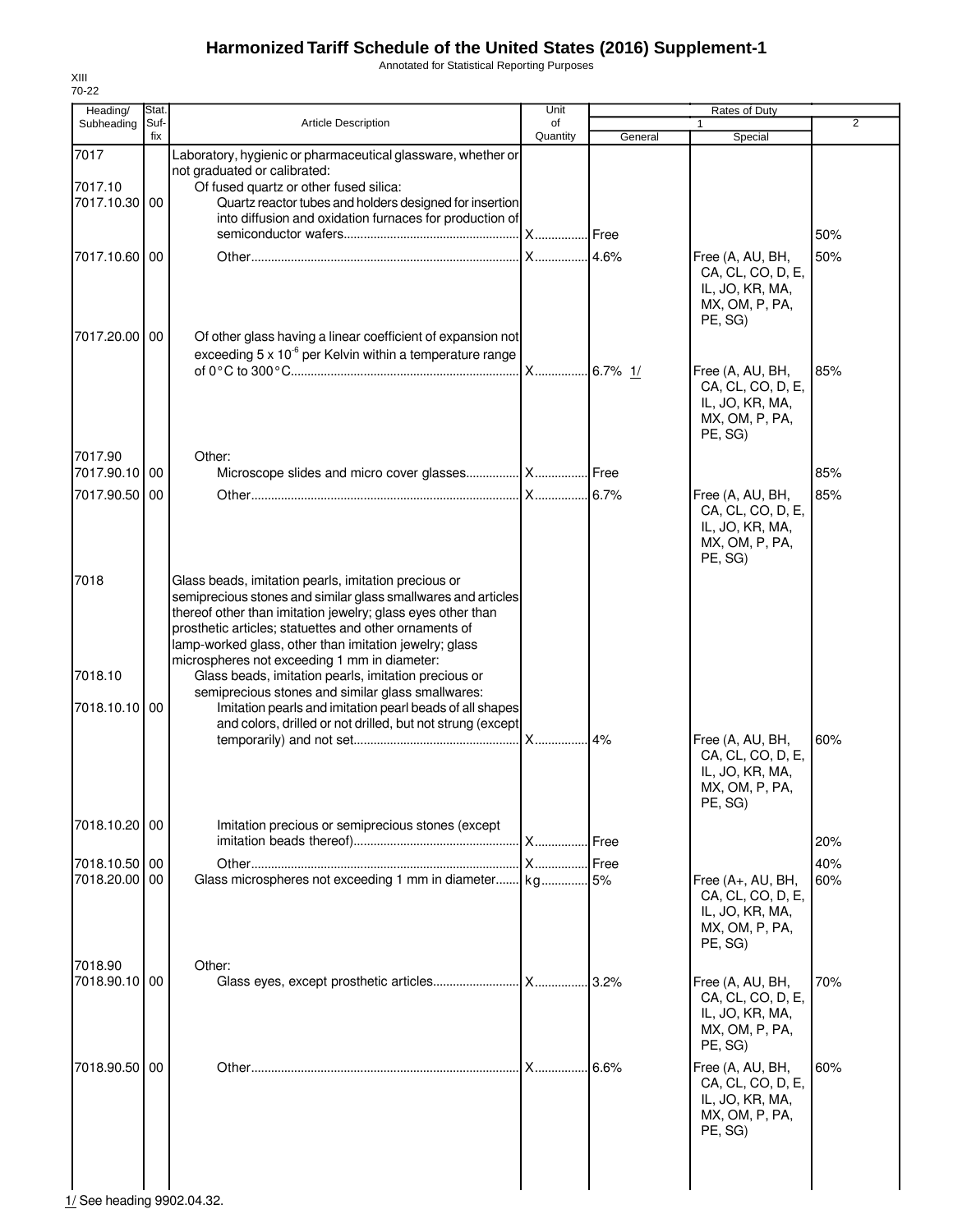Annotated for Statistical Reporting Purposes

| Heading/              | Stat. |                                                                                                                                                                                                 | Unit     |         | Rates of Duty                                                                                    |                |
|-----------------------|-------|-------------------------------------------------------------------------------------------------------------------------------------------------------------------------------------------------|----------|---------|--------------------------------------------------------------------------------------------------|----------------|
| Subheading            | Suf-  | Article Description                                                                                                                                                                             | of       |         | $\mathbf{1}$                                                                                     | $\overline{2}$ |
| 7019<br>7019.11.00 00 | fix   | Glass fibers (including glass wool) and articles thereof (for<br>example, yarn, woven fabrics):<br>Slivers, rovings, yarn and chopped strands:<br>Chopped strands, of a length of not more than | Quantity | General | Special<br>Free (A, AU, BH,<br>CA, CL, CO, D, E,<br>IL, JO, KR, MA,<br>MX, OM, P, PA,            | 50%            |
| 7019.12.00            |       |                                                                                                                                                                                                 |          | 4.8%    | PE, SG)<br>Free (A, AU, BH,<br>CA, CL, CO, D, E,<br>IL, JO, KR, MA,<br>MX, OM, P, PA,<br>PE, SG) | 50%            |
|                       | 40    | Of a kind used in industry as packing or lubricating                                                                                                                                            |          |         |                                                                                                  |                |
|                       | 80    |                                                                                                                                                                                                 |          |         |                                                                                                  |                |
|                       |       |                                                                                                                                                                                                 |          |         |                                                                                                  |                |
|                       |       |                                                                                                                                                                                                 |          |         |                                                                                                  |                |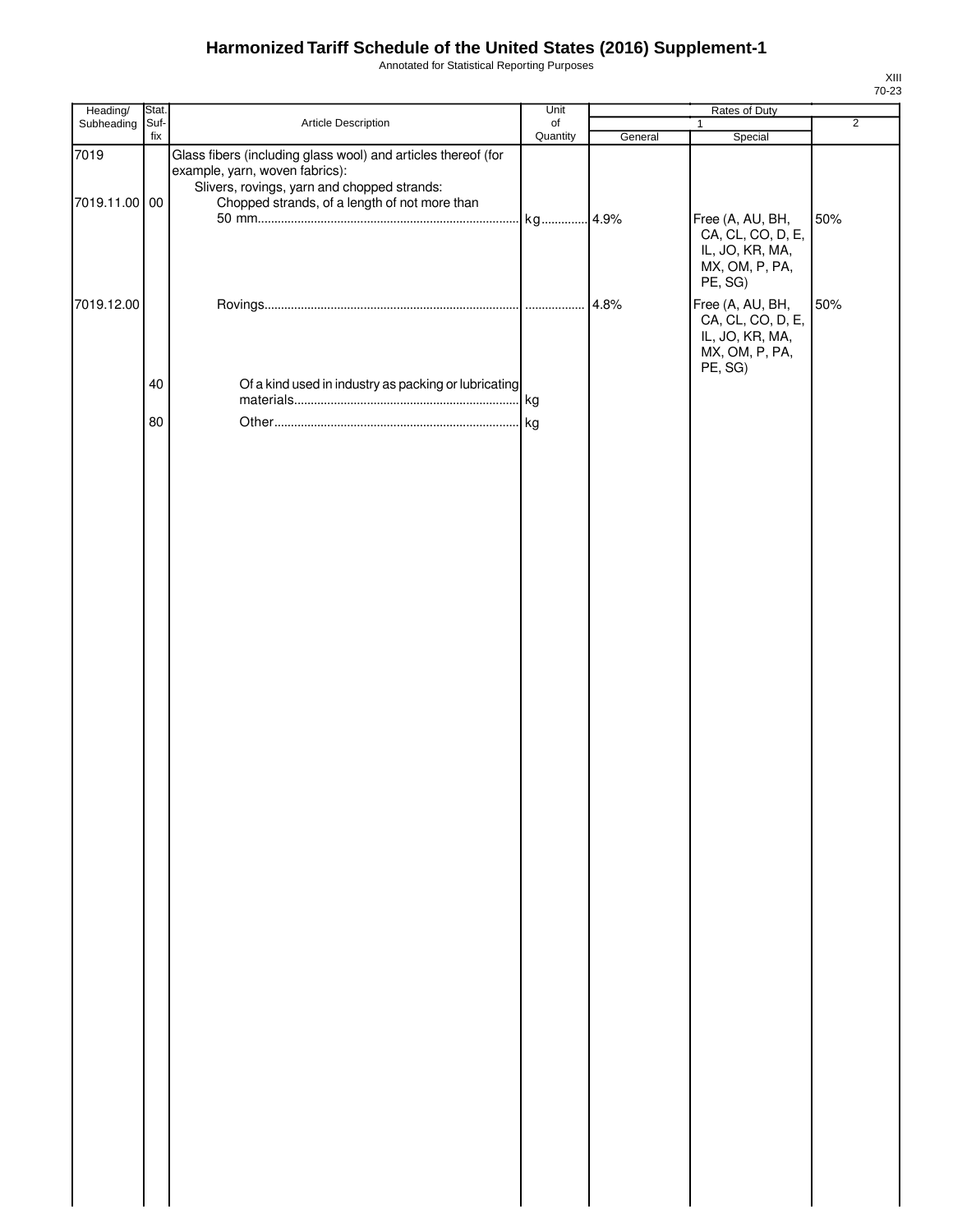Annotated for Statistical Reporting Purposes

| Heading/      | Stat.       |                                                                                                                                                                                                                                                                            | Unit           |         | Rates of Duty                                                                                        |     |
|---------------|-------------|----------------------------------------------------------------------------------------------------------------------------------------------------------------------------------------------------------------------------------------------------------------------------|----------------|---------|------------------------------------------------------------------------------------------------------|-----|
| Subheading    | Suf-<br>fix | Article Description                                                                                                                                                                                                                                                        | of<br>Quantity | General | Special                                                                                              | 2   |
| 7019 (con.)   |             | Glass fibers (including glass wool) and articles thereof (for<br>example, yarn, woven fabrics): (con.)<br>Slivers, rovings, yarn and chopped strands: (con.)                                                                                                               |                |         |                                                                                                      |     |
| 7019.19       |             | Other:<br>Yarns:<br>Not colored:                                                                                                                                                                                                                                           |                |         |                                                                                                      |     |
| 7019.19.05    | 00          | Fiberglass rubber reinforcing yarn, made<br>from electrically nonconductive continuous<br>fiberglass filaments 9 microns in diameter<br>to 11 microns in diameter and impregnated<br>with resorcinol formaldehyde latex<br>treatment for adhesion to polymeric             |                |         |                                                                                                      | 50% |
| 7019.19.15    |             |                                                                                                                                                                                                                                                                            |                | 6.5%    | Free (AU, BH, CA,<br>CL, CO, IL, JO,<br>KR, MA, MX, OM,<br>P, PA, PE, SG)                            | 50% |
|               | 40<br>80    | Of a kind used in industry as packing<br>or lubricating materials (201) kg                                                                                                                                                                                                 |                |         |                                                                                                      |     |
| 7019.19.24    | 00          | Colored:<br>Fiberglass rubber reinforcing yarn, made<br>from electrically nonconductive continuous<br>fiberglass filaments 9 microns in diameter<br>to 11 microns in diameter and impregnated<br>with resorcinol formaldehyde latex<br>treatment for adhesion to polymeric |                |         |                                                                                                      |     |
|               |             |                                                                                                                                                                                                                                                                            |                |         |                                                                                                      | 60% |
| 7019.19.28    | 00          |                                                                                                                                                                                                                                                                            |                |         | Free (AU, BH, CA,<br>CL, CO, IL, JO,<br>KR, MA, MX, OM,<br>P, PA, PE, SG)                            | 60% |
| 7019.19.30 00 |             |                                                                                                                                                                                                                                                                            |                |         | Free (A, AU, BH,<br>CA, CL, CO, D, E,<br>IL, JO, KR, MA,<br>MX, OM, P, PA,<br>PE, SG)                | 50% |
| 7019.19.70    | 00          | Fiberglass rubber reinforcing cord, made from<br>electrically nonconductive continuous fiberglass<br>filaments 9 microns in diameter to 11 microns in<br>diameter and impregnated with resorcinol<br>formaldehyde latex treatment for adhesion to                          |                |         |                                                                                                      |     |
|               |             |                                                                                                                                                                                                                                                                            | kg Free        |         |                                                                                                      | 50% |
| 7019.19.90 00 |             |                                                                                                                                                                                                                                                                            |                |         | Free (A+, AU, BH,<br>CA, CL, CO, D, E <sup>*</sup> ,<br>IL, JO, KR, MA,<br>MX, OM, P, PA,<br>PE, SG) | 50% |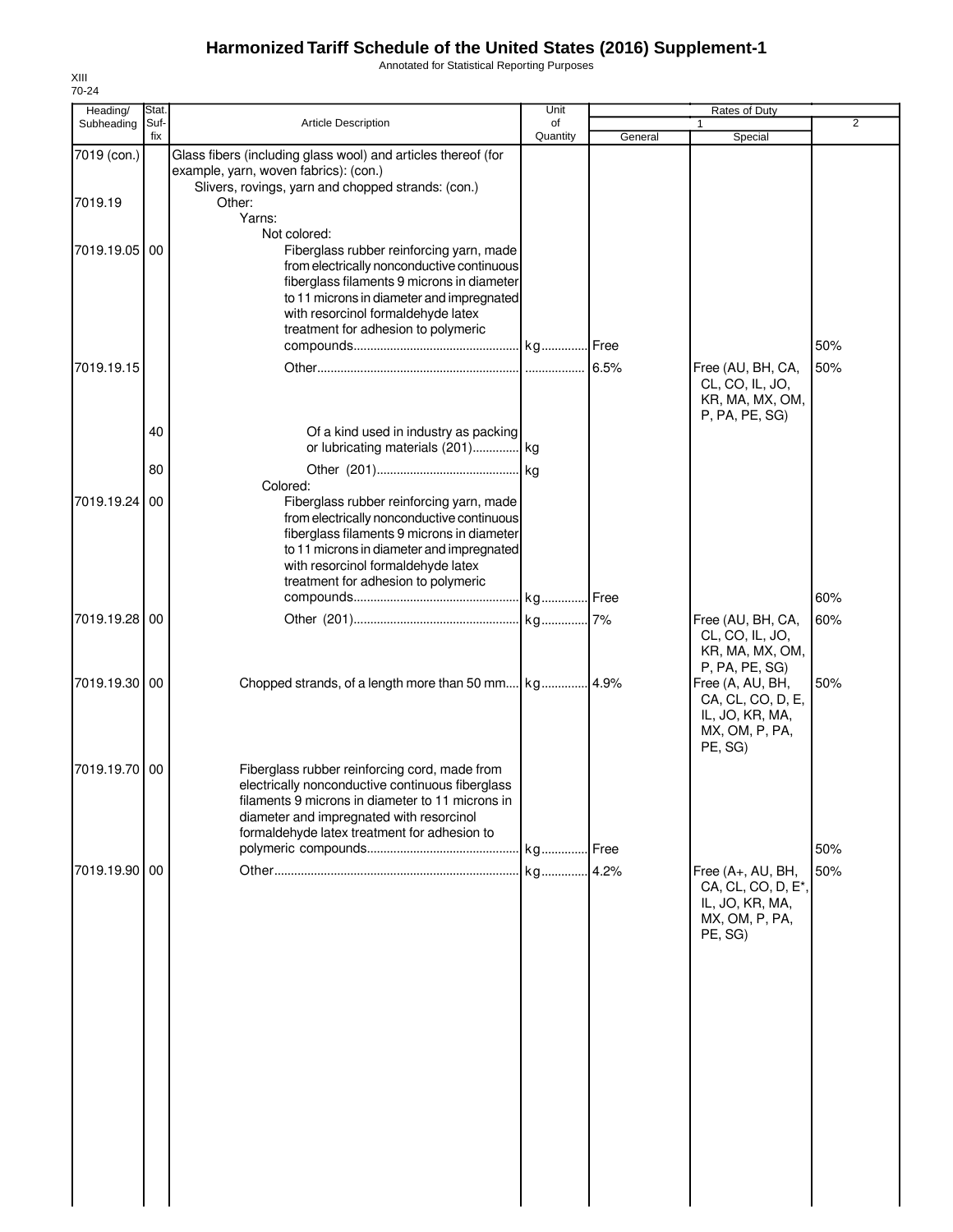Annotated for Statistical Reporting Purposes

| Heading/                     | <b>Stat</b>    |                                                                                                                                                                                                  | Unit     |         | Rates of Duty                                                                                           |                |
|------------------------------|----------------|--------------------------------------------------------------------------------------------------------------------------------------------------------------------------------------------------|----------|---------|---------------------------------------------------------------------------------------------------------|----------------|
| Subheading                   | Suf-           | Article Description                                                                                                                                                                              | of       |         | $\mathbf{1}$                                                                                            | $\overline{2}$ |
|                              | fix            |                                                                                                                                                                                                  | Quantity | General | Special                                                                                                 |                |
| 7019 (con.)<br>7019.31.00 00 |                | Glass fibers (including glass wool) and articles thereof (for<br>example, yarn, woven fabrics): (con.)<br>Thin sheets (voiles), webs, mats, mattresses, boards and<br>similar nonwoven products: |          |         | Free (A, AU, B, BH, 50%<br>CA, CL, CO, D, E,<br>IL, JO, KR, MA,<br>MX, OM, P, PA,                       |                |
| 7019.32.00 00                |                |                                                                                                                                                                                                  |          |         | PE, SG)<br>Free (A, AU, B, BH, 50%<br>CA, CL, CO, D, E,<br>IL, JO, KR, MA,<br>MX, OM, P, PA,<br>PE, SG) |                |
| 7019.39<br>7019.39.10        |                | Other:                                                                                                                                                                                           |          | 4.9%    | Free (A, AU, B, BH, 50%<br>CA, CL, CO, D, E,<br>IL, JO, KR, MA,<br>MX, OM, P, PA,                       |                |
|                              | 10<br>20<br>90 |                                                                                                                                                                                                  |          |         | PE, SG)                                                                                                 |                |
| 7019.39.50                   | 00             |                                                                                                                                                                                                  |          | 4.9%    | Free (A, AU, B, BH, 50%<br>CA, CL, CO, D, E,<br>IL, JO, KR, MA,<br>MX, OM, P, PA,<br>PE, SG)            |                |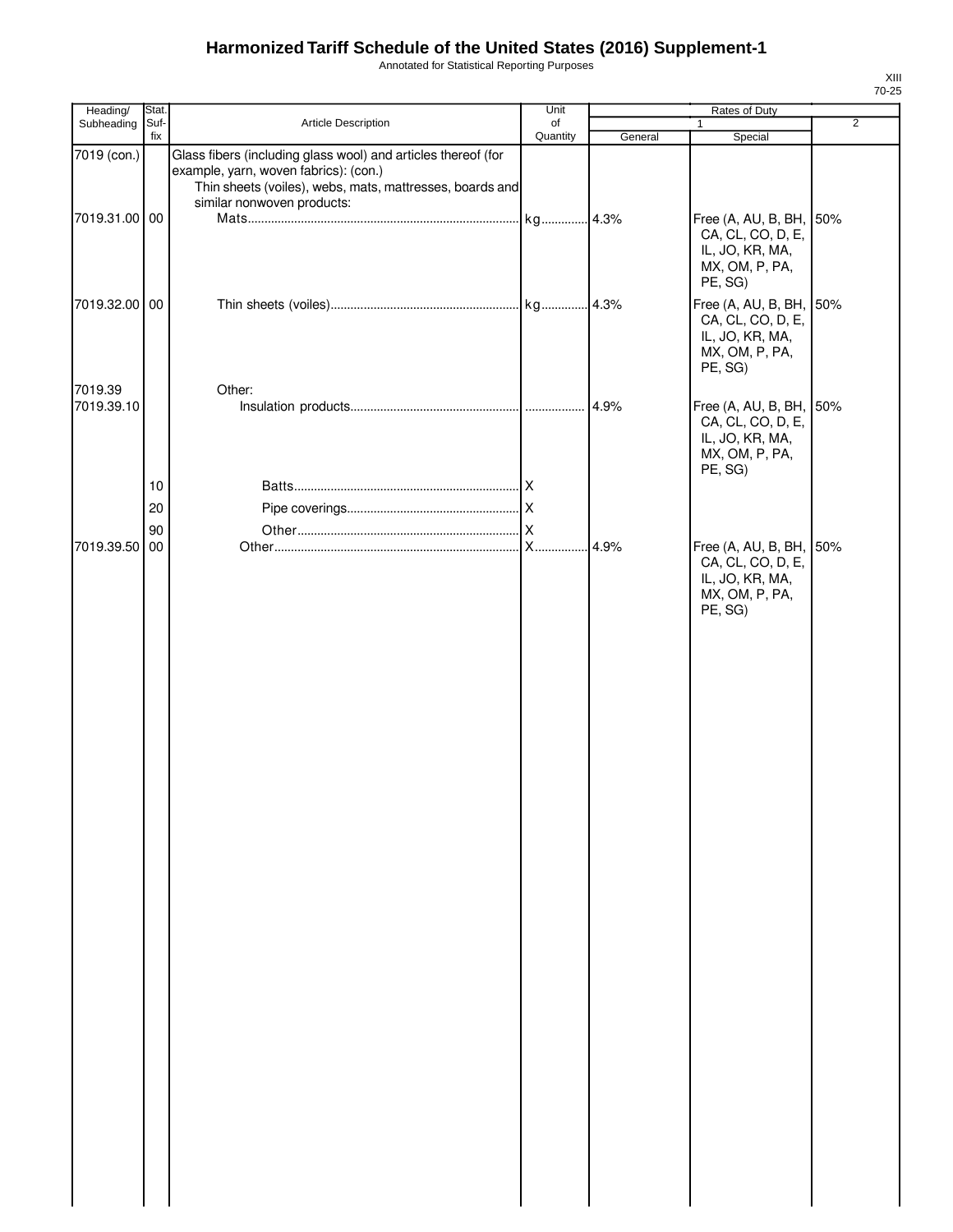Annotated for Statistical Reporting Purposes

| Heading/               | Stat.       |                                                                                                                                                                                                                                                                                                 | Unit                       |              | Rates of Duty                                                             |            |
|------------------------|-------------|-------------------------------------------------------------------------------------------------------------------------------------------------------------------------------------------------------------------------------------------------------------------------------------------------|----------------------------|--------------|---------------------------------------------------------------------------|------------|
| Subheading             | Suf-<br>fix | <b>Article Description</b>                                                                                                                                                                                                                                                                      | of<br>Quantity             | General      | 1<br>Special                                                              | 2          |
| 7019 (con.)<br>7019.40 |             | Glass fibers (including glass wool) and articles thereof (for<br>example, yarn, woven fabrics): (con.)<br>Woven fabrics of rovings:                                                                                                                                                             |                            |              |                                                                           |            |
| 7019.40.05             | 00          | Of a width not exceeding 30 cm:<br>Fiberglass tire cord fabric woven from electrically<br>nonconductive continuous fiberglass filaments<br>9 microns in diameter to 11 microns in diameter<br>and impregnated with resorcinol formaldehyde<br>latex treatment for adhesion to polymeric         | m <sup>2</sup>             | Free         |                                                                           | 50%        |
| 7019.40.15 00          |             |                                                                                                                                                                                                                                                                                                 | kg<br>$m2$ .<br>kg         | 6%           | Free (AU, BH, CA,<br>CL, CO, IL, JO,<br>KR, MA, MX, OM,<br>P, PA, PE, SG) | 50%        |
| 7019.40.30             | 00          | Other:<br>Not colored:<br>Fiberglass tire cord fabric woven from<br>electrically nonconductive continuous<br>fiberglass filaments 9 microns in diameter to<br>11 microns in diameter and impregnated with<br>resorcinol formaldehyde latex treatment for                                        |                            |              |                                                                           |            |
| 7019.40.40             |             | adhesion to polymeric compounds (622)                                                                                                                                                                                                                                                           | $m2$ .<br>kg               | Free<br>7.3% | Free (AU, BH, CA,<br>CL, CO, IL, JO,                                      | 50%<br>50% |
|                        | 30          | Silica filament fabric of filaments with a<br>silica content greater than 93 percent                                                                                                                                                                                                            | $\mathsf{m}^2$             |              | KR, MA, MX, OM,<br>P, PA, PE, SG)                                         |            |
|                        | 60          |                                                                                                                                                                                                                                                                                                 | kg<br>$\mathsf{m}^2$<br>kg |              |                                                                           |            |
| 7019.40.70             | 00          | Colored:<br>Fiberglass tire cord fabric woven from<br>electrically nonconductive continuous<br>fiberglass filaments 9 microns in diameter to<br>11 microns in meter and impregnated with<br>resorcinol formaldehyde latex treatment for<br>adhesion to polymeric compounds (622) m <sup>2</sup> |                            | Free         |                                                                           | 60%        |
| 7019.40.90             |             |                                                                                                                                                                                                                                                                                                 | kg                         | 7%           | Free (AU, BH, CA,<br>CL, CO, IL, JO,<br>KR, MA, MX, OM,                   | 60%        |
|                        | 30          | Silica filament fabric of filaments with a<br>silica content greater than 93 percent                                                                                                                                                                                                            | m <sup>2</sup><br>kg       |              | P, PA, PE, SG)                                                            |            |
|                        | 60          |                                                                                                                                                                                                                                                                                                 | m <sup>2</sup><br>kg       |              |                                                                           |            |
|                        |             |                                                                                                                                                                                                                                                                                                 |                            |              |                                                                           |            |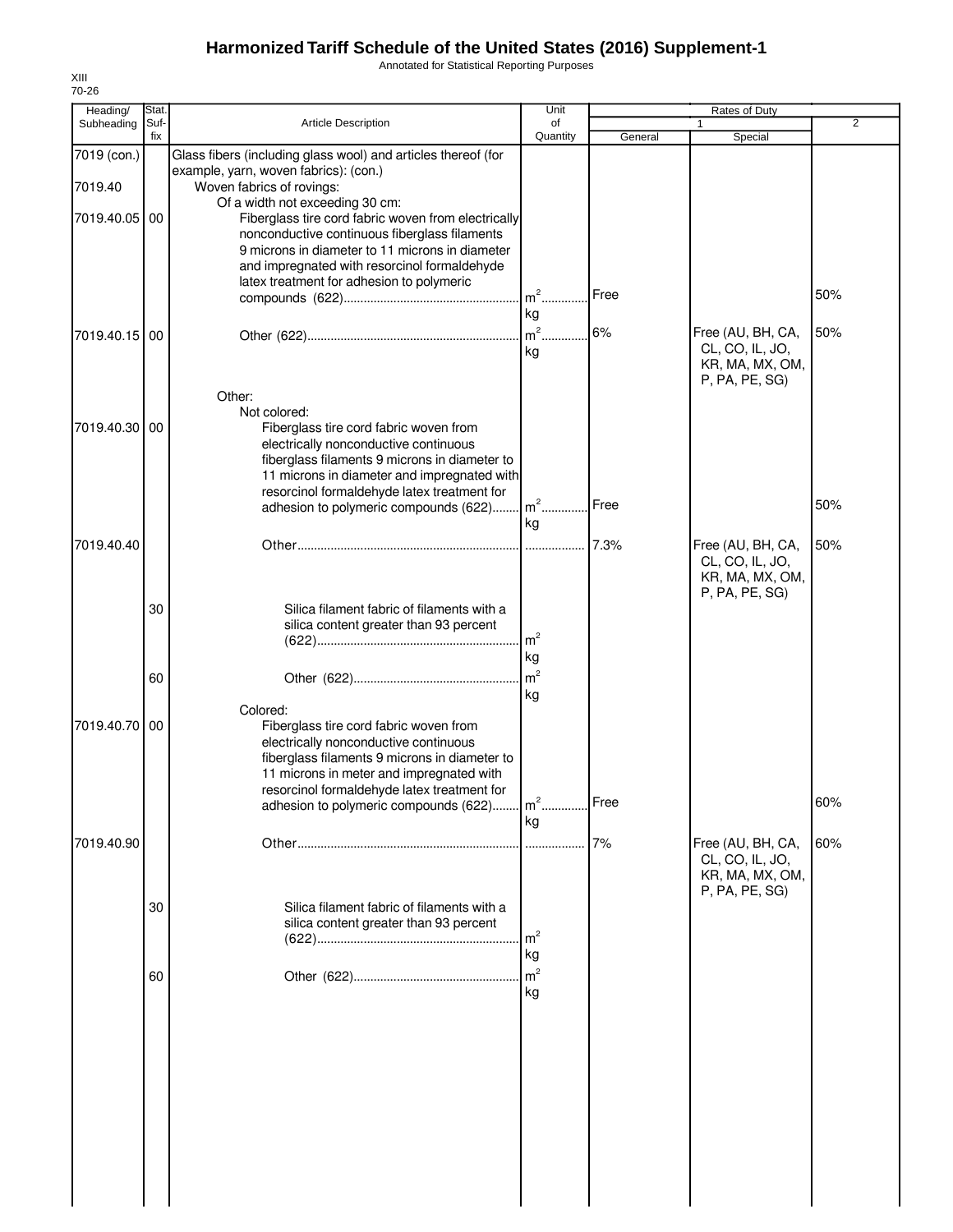Annotated for Statistical Reporting Purposes

| Heading/                                | Stat.       |                                                                                                                                                                                                                                                                                                                                                                                                                    | Unit                 | Rates of Duty |                                                                           |                |
|-----------------------------------------|-------------|--------------------------------------------------------------------------------------------------------------------------------------------------------------------------------------------------------------------------------------------------------------------------------------------------------------------------------------------------------------------------------------------------------------------|----------------------|---------------|---------------------------------------------------------------------------|----------------|
| Subheading                              | Suf-<br>fix | Article Description                                                                                                                                                                                                                                                                                                                                                                                                | of<br>Quantity       | General       | $\mathbf{1}$<br>Special                                                   | $\overline{2}$ |
| 7019 (con.)<br>7019.51<br>7019.51.10 00 |             | Glass fibers (including glass wool) and articles thereof (for<br>example, yarn, woven fabrics): (con.)<br>Other woven fabrics:<br>Of a width not exceeding 30 cm:<br>Fiberglass tire cord woven from electrically<br>nonconductive continuous fiberglass filaments<br>9 microns in diameter to 11 microns in diameter<br>and impregnated with resorcinol formaldehyde<br>latex treatment for adhesion to polymeric | $m2$<br>kg           | Free          |                                                                           | 50%            |
| 7019.51.90                              |             |                                                                                                                                                                                                                                                                                                                                                                                                                    |                      | 6%            | Free (AU, BH, CA,<br>CL, CO, IL, JO,<br>KR, MA, MX, OM,<br>P, PA, PE, SG) | 50%            |
|                                         | 10          | Weighing 185 grams or less per square meter                                                                                                                                                                                                                                                                                                                                                                        | m <sup>2</sup><br>kg |               |                                                                           |                |
|                                         | 90          |                                                                                                                                                                                                                                                                                                                                                                                                                    | m <sup>2</sup><br>kg |               |                                                                           |                |
|                                         |             |                                                                                                                                                                                                                                                                                                                                                                                                                    |                      |               |                                                                           |                |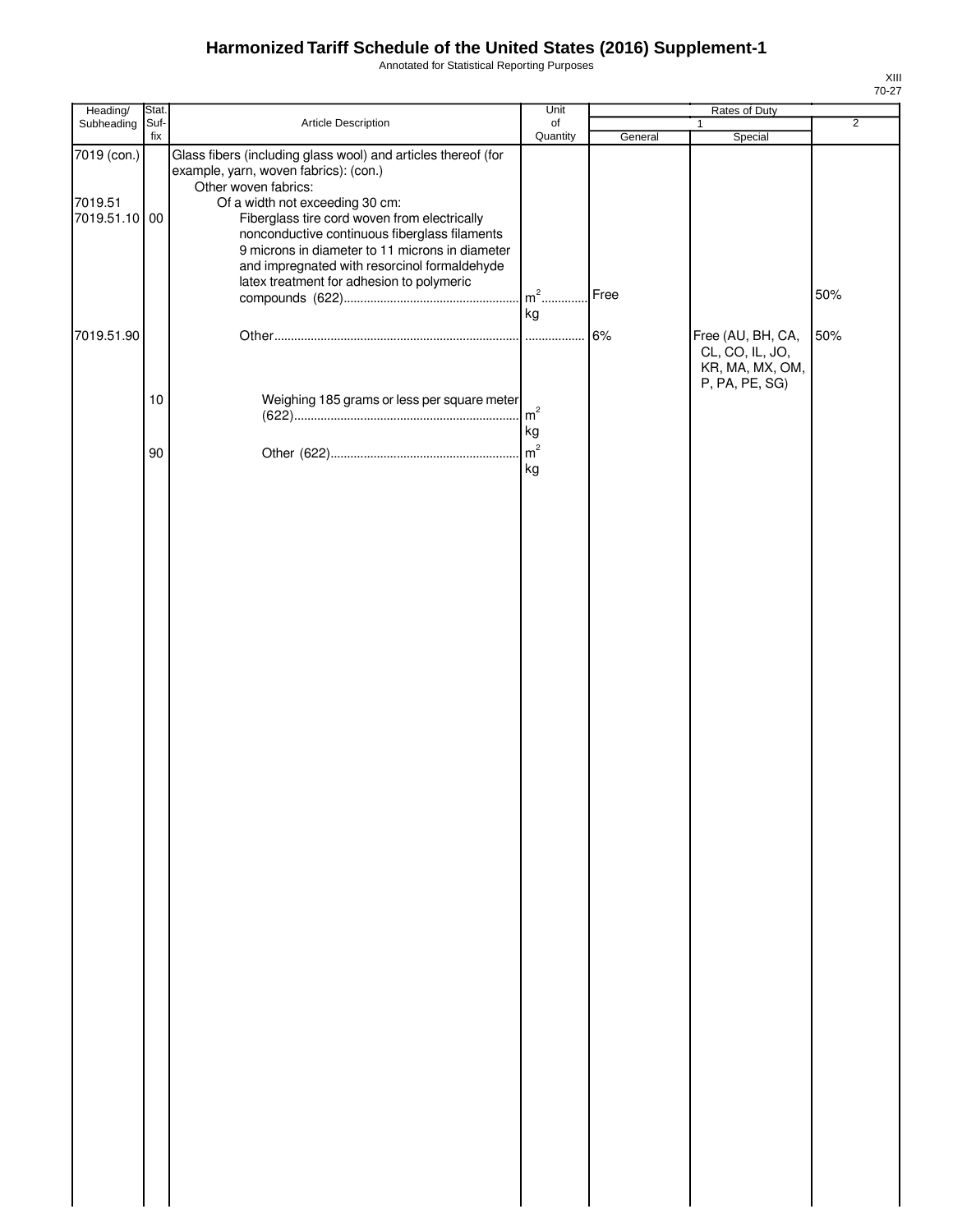Annotated for Statistical Reporting Purposes

|             |                                                                                                                                                                                                                                                        | of                                      |                                                                                                                                                                                                                                                                                       | 1                                                       | $\overline{2}$                   |
|-------------|--------------------------------------------------------------------------------------------------------------------------------------------------------------------------------------------------------------------------------------------------------|-----------------------------------------|---------------------------------------------------------------------------------------------------------------------------------------------------------------------------------------------------------------------------------------------------------------------------------------|---------------------------------------------------------|----------------------------------|
| Suf-<br>fix | <b>Article Description</b>                                                                                                                                                                                                                             | Quantity                                | General                                                                                                                                                                                                                                                                               | Special                                                 |                                  |
|             | Glass fibers (including glass wool) and articles thereof (for<br>example, yarn, woven fabrics): (con.)<br>Other woven fabrics: (con.)<br>Of a width exceeding 30 cm, plain weave, weighing<br>less than $250g/m^2$ , of filaments measuring per single |                                         |                                                                                                                                                                                                                                                                                       |                                                         |                                  |
| 00          | Not colored:<br>Fiberglass tire cord fabric woven from<br>electrically nonconductive continuous<br>fiberglass filaments 9 microns in diameter to<br>resorcinol formaldehyde latex treatment for                                                        |                                         | Free                                                                                                                                                                                                                                                                                  |                                                         | 50%                              |
|             |                                                                                                                                                                                                                                                        |                                         |                                                                                                                                                                                                                                                                                       | Free (AU, BH, CA,<br>CL, CO, IL, JO,<br>KR, MA, MX, OM, | 50%                              |
| 10          | Weighing 185 grams or less per square                                                                                                                                                                                                                  | m <sup>2</sup><br>kg                    |                                                                                                                                                                                                                                                                                       |                                                         |                                  |
| 21          | meter, with a filament diameter of 7 to                                                                                                                                                                                                                | kg                                      |                                                                                                                                                                                                                                                                                       |                                                         |                                  |
| 96          |                                                                                                                                                                                                                                                        | kg                                      |                                                                                                                                                                                                                                                                                       |                                                         |                                  |
|             | Fiberglass tire cord fabric woven from<br>electrically nonconductive continuous<br>fiberglass filaments 9 microns in diameter to<br>resorcinol formaldehyde latex treatment for<br>adhesion to polymeric compounds (622)                               |                                         | Free                                                                                                                                                                                                                                                                                  |                                                         | 60%                              |
|             |                                                                                                                                                                                                                                                        |                                         | 7%                                                                                                                                                                                                                                                                                    | Free (AU, BH, CA,<br>CL, CO, IL, JO,<br>KR, MA, MX, OM, | 60%                              |
| 10          | Weighing 185 grams or less per square                                                                                                                                                                                                                  | m <sup>2</sup>                          |                                                                                                                                                                                                                                                                                       |                                                         |                                  |
| 21          | meter, with a filament diameter of 7 to                                                                                                                                                                                                                | m <sup>2</sup><br>kg                    |                                                                                                                                                                                                                                                                                       |                                                         |                                  |
| 96          |                                                                                                                                                                                                                                                        | m <sup>2</sup><br>kg                    |                                                                                                                                                                                                                                                                                       |                                                         |                                  |
|             |                                                                                                                                                                                                                                                        |                                         |                                                                                                                                                                                                                                                                                       |                                                         |                                  |
|             |                                                                                                                                                                                                                                                        |                                         |                                                                                                                                                                                                                                                                                       |                                                         |                                  |
|             |                                                                                                                                                                                                                                                        |                                         |                                                                                                                                                                                                                                                                                       |                                                         |                                  |
|             | 7019.52.30<br>7019.52.70 00                                                                                                                                                                                                                            | yarn not more than 136 tex:<br>Colored: | 11 microns in diameter and impregnated with<br>adhesion to polymeric compounds (622) m <sup>2</sup><br>kg<br>Weighing more than 215 grams per square<br>$\mathsf{Im}^2$<br>11 microns in diameter and impregnated with<br>$m2$<br>kg<br>kg<br>Weighing more than 215 grams per square | 7.3%                                                    | P, PA, PE, SG)<br>P, PA, PE, SG) |

XIII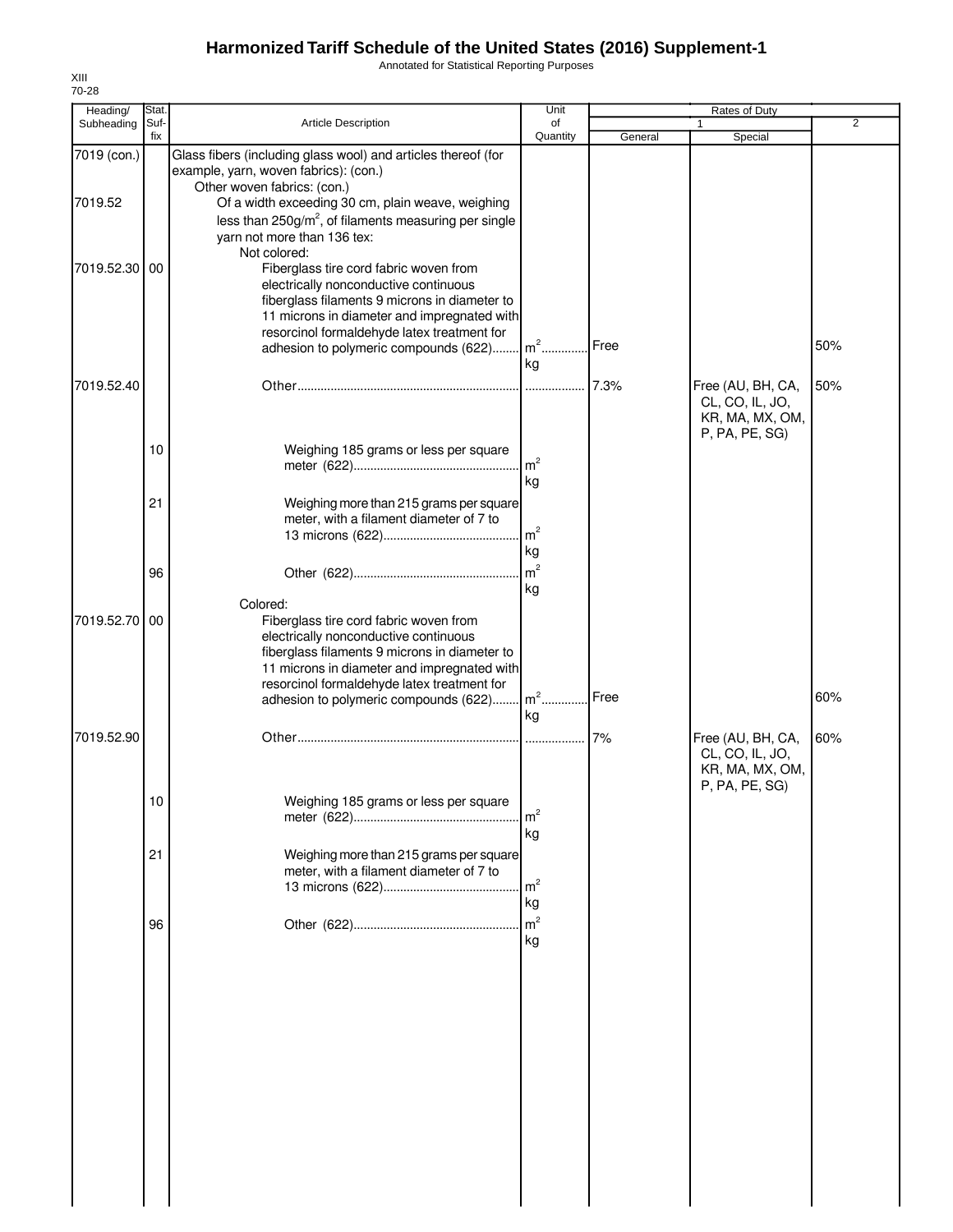Annotated for Statistical Reporting Purposes

| Heading/    | Stat.       |                                                                                                                                                                                                                                                                                     | Unit                 |         | Rates of Duty                                           |     |
|-------------|-------------|-------------------------------------------------------------------------------------------------------------------------------------------------------------------------------------------------------------------------------------------------------------------------------------|----------------------|---------|---------------------------------------------------------|-----|
| Subheading  | Suf-<br>fix | Article Description                                                                                                                                                                                                                                                                 | of<br>Quantity       | General | $\mathbf{1}$<br>Special                                 | 2   |
| 7019 (con.) |             | Glass fibers (including glass wool) and articles thereof (for<br>example, yarn, woven fabrics): (con.)                                                                                                                                                                              |                      |         |                                                         |     |
| 7019.59     |             | Other woven fabrics: (con.)<br>Other:                                                                                                                                                                                                                                               |                      |         |                                                         |     |
| 7019.59.30  | 00          | Not colored:<br>Fiberglass tire cord fabric woven from<br>electrically nonconductive continuous<br>fiberglass filaments 9 microns in diameter to<br>11 microns in diameter and impregnated with                                                                                     |                      |         |                                                         |     |
|             |             | resorcinol formaldehyde latex treatment for<br>adhesion to polymeric compounds (622)                                                                                                                                                                                                | $m^2$<br>kg          | Free    |                                                         | 50% |
| 7019.59.40  |             |                                                                                                                                                                                                                                                                                     |                      | 7.3%    | Free (AU, BH, CA,<br>CL, CO, IL, JO,<br>KR, MA, MX, OM, | 50% |
|             | 10          | Weighing 185 grams or less per square                                                                                                                                                                                                                                               | m <sup>2</sup><br>kg |         | P, PA, PE, SG)                                          |     |
|             | 21          | Weighing more than 215 grams per square<br>meter, with a filament diameter of 7 to                                                                                                                                                                                                  | m <sup>2</sup><br>kg |         |                                                         |     |
|             | 96          |                                                                                                                                                                                                                                                                                     | m <sup>2</sup><br>kg |         |                                                         |     |
| 7019.59.70  | 00          | Colored:<br>Fiberglass tire cord fabric woven from<br>electrically nonconductive continuous<br>fiberglass filaments 9 microns in diameter to<br>11 microns in diameter and impregnated with<br>resorcinol formaldehyde latex treatment for<br>adhesion to polymeric compounds (622) | $m^2$                | Free    |                                                         | 60% |
|             |             |                                                                                                                                                                                                                                                                                     | ka                   |         |                                                         |     |
| 7019.59.90  |             |                                                                                                                                                                                                                                                                                     |                      |         | Free (AU, BH, CA,<br>CL, CO, IL, JO,<br>KR, MA, MX, OM, | 60% |
|             | 10          | Weighing 185 grams or less per square                                                                                                                                                                                                                                               | m <sup>2</sup><br>кg |         | P, PA, PE, SG)                                          |     |
|             | 21          | Weighing more than 215 grams per square<br>meter, with a filament diameter of 7 to                                                                                                                                                                                                  | m <sup>2</sup><br>kg |         |                                                         |     |
|             | 96          |                                                                                                                                                                                                                                                                                     | m <sup>2</sup><br>kg |         |                                                         |     |
|             |             |                                                                                                                                                                                                                                                                                     |                      |         |                                                         |     |
|             |             |                                                                                                                                                                                                                                                                                     |                      |         |                                                         |     |
|             |             |                                                                                                                                                                                                                                                                                     |                      |         |                                                         |     |
|             |             |                                                                                                                                                                                                                                                                                     |                      |         |                                                         |     |
|             |             |                                                                                                                                                                                                                                                                                     |                      |         |                                                         |     |